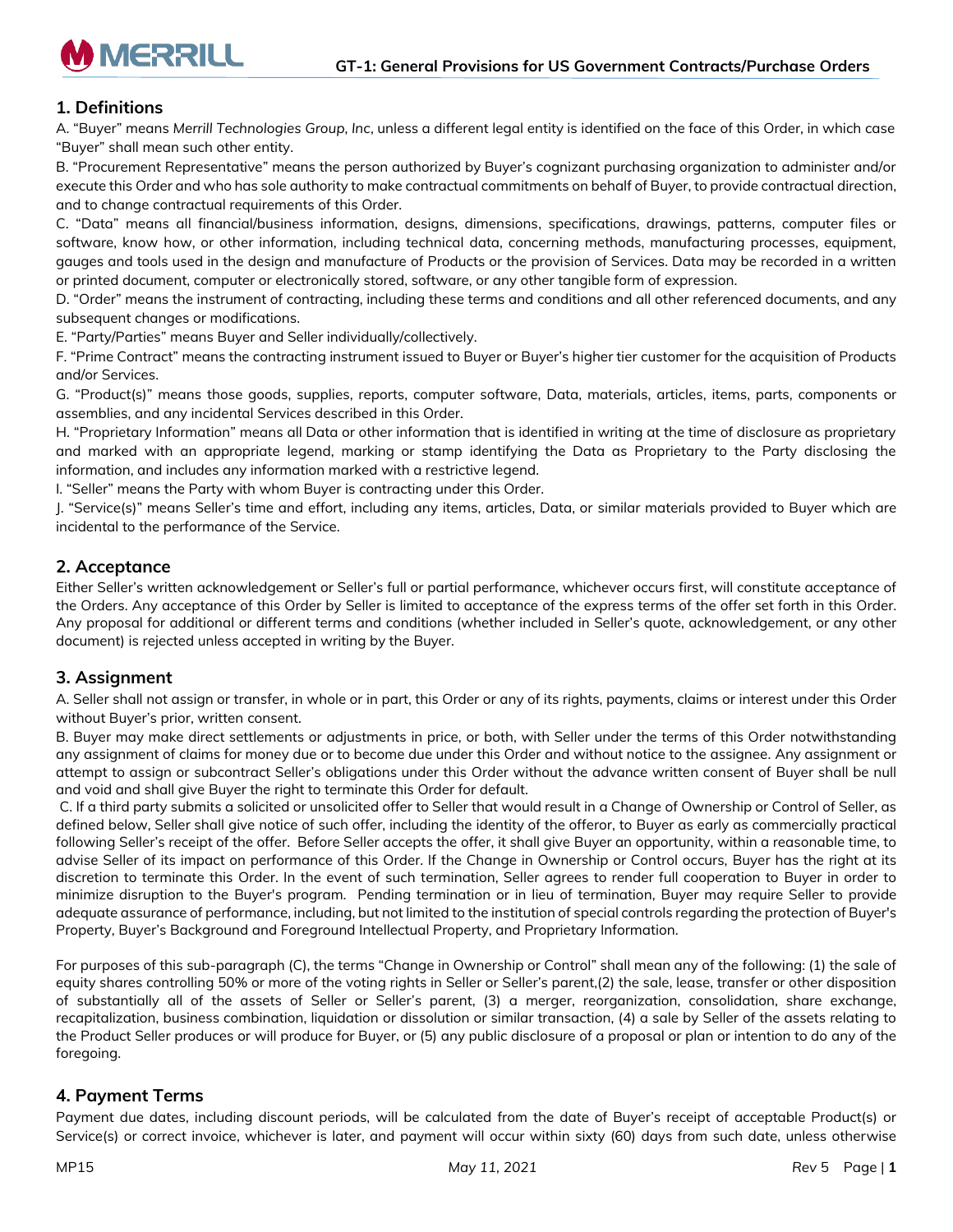indicated on this Order. Any applicable discount will be taken on the full amount invoiced. Buyer has the right, without loss of discount privileges, to pay invoices covering Products shipped in advance of schedule on the normal maturity after the date specified for delivery. Payment shall not constitute acceptance or approval of Products or Services rendered. At any time prior to final payment under this Order, Buyer may have invoices audited as to validity. Payment of Seller's invoices shall be subject to adjustment for any amounts found upon audit or otherwise to have been improperly invoiced. Buyer shall be entitled at all times to set off (a) any amount owing at any time from Seller to Buyer or any of its affiliated companies; (b) any damages resulting from Seller's default under or breach of any contract (including any order and these terms); (c) any adjustment for shortage or rejection and any associated costs, against any amount payable at any time by Buyer or any of its affiliated companies to Seller.

# **5. Changes**

A. Buyer may at any time, by written order, and without notice to sureties or assignees, if any, make changes within the general scope of this Order in (1) drawings, designs, statement of work, specifications, planning and /or other technical documents; (2) method of shipment, packaging, or packing; (3) time and place of inspection, delivery or acceptance; (4) reasonable adjustments in quantities and/or delivery schedules; (5) place of performance of the Service; (6) the amount of Buyer/Government furnished property; and (7) terms and conditions required to meet Buyer's obligations under its Prime Contracts, including, but not limited to, any mandatory flow-down clauses.

B. If any authorized change causes an increase or decrease in the cost or time required to perform this Order, Buyer and Seller shall negotiate an equitable adjustment in the price and/or schedule, to reflect the increase or decrease. Buyer shall modify this Order in writing accordingly.

1. Any claim for adjustment shall be unconditionally waived unless: (i) asserted in writing and delivered to Buyer within fifteen (15) days of the date of the written change order and (ii) a fully supported proposal is delivered to Buyer within thirty (30) days of the date of the written change order.

2. If Seller claims the cost of any Product made obsolete or excess, Buyer shall have the right to prescribe the manner of disposition of the Product to include the right to acquire that Product for cost claimed.

3. Buyer, its authorized representatives, and its customer have the right to examine any of Seller's pertinent books and records for the purpose of verifying Seller's claim. However, at Seller's request, in lieu of Buyer, a mutually agreeable third party examine books and records to verify Seller's claim.

4. Failure to agree to any adjustment shall be a dispute within the meaning of the "Disputes" clause hereof. However, Seller shall not be excused from proceeding with this Order as changed.

C. Buyer's engineering, technical personnel and other representatives may from time to time render assistance or give technical advice or discuss issues or engage in an exchange of information with Seller's personnel concerning the Products or Services hereunder. No such action shall be deemed to be a change, nor shall it be the basis for an equitable adjustment, and no such action shall relieve Seller of its obligations under this Order.

D. Only an authorized *Merrill Technologies Group, Inc* Procurement Representative has authority on behalf of Buyer to make changes to this Contract. All amendments must be identified as such in writing and executed by the parties.

# **6. Disputes**

A. Arbitration. If a dispute arises under or relating to this Order in any way, the parties will endeavor to resolve the dispute amicably, including by designating senior managers who will meet and use commercially reasonable efforts to resolve any such dispute. If the parties' senior managers do not resolve the dispute within sixty (60) days of first written request, either party may request that the dispute be settled and finally determined by binding arbitration. The arbitration will be conducted in accordance with the thencurrent Commercial Arbitration Rules of the American Arbitration Association by one or more arbitrators appointed in accordance with the applicable rules. The seat of the arbitration shall be Southfield, Michigan, and any hearings shall take place at a mutually agreed location or as the arbitrator(s) order. The arbitrator(s) will have no authority to award punitive damages, attorney's fees and related costs or any other damages not measured by the prevailing party's actual damages, and may not, in any event, make any ruling, finding or award that does not conform to the terms and conditions of the Order and applicable law. The award of the arbitrator(s) will be final, binding and not appealable to the greatest extent the law permits, and judgment may be entered thereon in any court of competent jurisdiction. All statements made or materials produced in connection with this dispute resolution process and arbitration are confidential and will not be disclosed to any third party except as required by law or subpoena. Except as specified in paragraph (c) below, the parties intend that the dispute resolution process set forth in this Article will be their exclusive remedy for any dispute arising under or relating to this Order or its subject matter. Any claim against Buyer shall be barred unless Seller has requested that it be resolved by arbitration in accordance with this Article within one year of the date the dispute arose, which shall be the effective date of termination if the dispute is related to termination.

B. Exception. Either party may at any time, without inconsistency with paragraph (A) above, seek from a court of competent jurisdiction any equitable, interim, or provisional relief to avoid irreparable harm or injury. Paragraph (A) above will not apply to and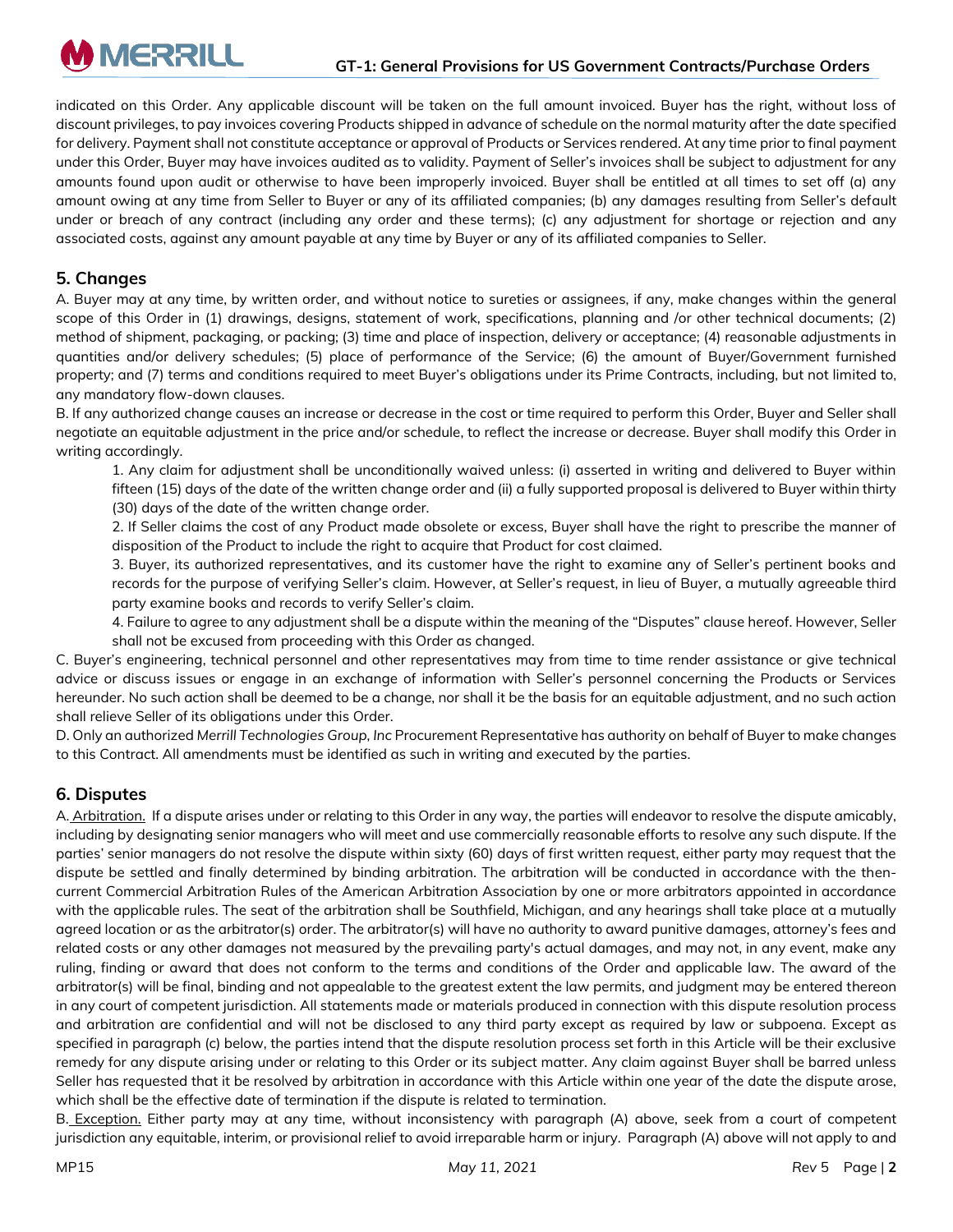will not bar litigation regarding claims related to a party's Proprietary Information or Intellectual Property, nor will paragraph (A) above be construed to modify or displace the ability of the parties to effectuate any termination contemplated by this Order.

# **7. Governing Law**

**M** MERRILL

Both Parties agree that, irrespective of the place of performance of this Order, this Order will be governed, construed, and interpreted according to the law of the State of Michigan, without regard to its conflict of laws principles. The 1980 United Nations Convention on Contracts for the International Sale of Goods and its related instruments will not apply to this Order.

# **8. Termination for Convenience**

A. This Order and any and all rights granted and obligations assumed hereby may be terminated in whole or part by Buyer giving written notice to Seller. Upon receipt of a notice of termination, and except as otherwise directed by Buyer, Seller shall immediately, as to the terminated portion of this Order and regardless of any delay in determining or adjusting any amounts due under this clause, promptly stop work, notify subcontractors to stop work, and protect property in Seller's possession in which Buyer has or may acquire an interest.

B. As directed by Buyer, Seller shall transfer title and possession to Buyer of any inventory and property, including plans, drawings, and information held by Seller which is for Buyer's Order. In accordance with Buyer's instructions, Seller shall assign to Buyer all right, title, and interest of Seller under the subcontracts of Seller that are terminated, in which case Buyer shall have the right to settle or to pay any termination settlement proposal arising out of those terminations. With approval or ratification to the extent required by Buyer, Seller shall settle all outstanding liabilities and termination settlement proposals arising from the termination of Seller's subcontracts; the approval or ratification will be final for purposes of this clause.

C. Seller shall submit a termination settlement proposal within thirty (30) days after the effective date of the termination notice incorporating all claims of Seller in the form and with the certification prescribed by Buyer. Seller and Buyer may agree upon the whole or any part of the amount to be paid because of the termination and the Order shall be amended and Seller paid the agreed amount. In no event shall payment to Seller exceed the total Order price as reduced by the amount of payments previously made and the Order price of work not terminated. The cost principles and procedures of FAR Part 31, in effect on the date of this Order, shall govern all costs claimed, agreed to, or determined under this clause.

D. Unless otherwise provided in this Order, Seller shall maintain all records and documents relating to the terminated portion of this Order for three (3) years after final settlement. This includes all books and other evidence bearing on Seller's costs and expenses under this Order. Seller shall make these records and documents available to Buyer, at Seller's office, at all reasonable times, without any direct charge.

# **9. Termination for Default**

The FAR 52.249-8 "Default (Fixed Price Supply and Service)" clause is by this reference incorporated herein and made a part hereof except that the term "contract" therein shall mean this Order, the term "Contractor" therein shall mean "Seller", the term "Contracting Officer" therein shall mean "Buyer", the term "Government" in all paragraphs thereof except paragraph (c) shall mean "Buyer" and all reference therein to "Disputes" shall mean the "Disputes" clause of this Order. Buyer may terminate this Order in whole, or in part, for Seller's default in accordance with this clause. In addition, Buyer may terminate this Order in whole, or in part, in the event one of the following occurs, is threatened, or is imminent with respect to Seller: insolvency; bankruptcy; suspension of business; sale of a substantial part of Seller's assets; filing for dissolution; liquidation proceedings; appointment of a trustee or receiver for Seller's property or business; or assignment.

# **10. Compliance with Laws**

Seller represents and warrants that it shall perform all activities required under this Order in compliance with all applicable international, national, state and local laws.

# **11. Intellectual Property Rights**

A. "Intellectual Property" means creations of the mind: ideas, inventions, works of authorship, and symbols, names, images, and designs used in commerce embodied in for example, technical data, designs, information, computer software, drawings, formulae, specifications, diagrams, processes, know-how, procedures and technology and legal rights in such creations of the mind.

B. "Works" shall mean physical manifestations of Intellectual Property created under this Order.

C. Intellectual Property developed or otherwise acquired by Buyer or Seller prior to or outside the scope of this Order ("Background Intellectual Property"), and any Intellectual Property Rights therein, shall be owned by the Party that developed or otherwise acquired the Background Intellectual Property and associated rights.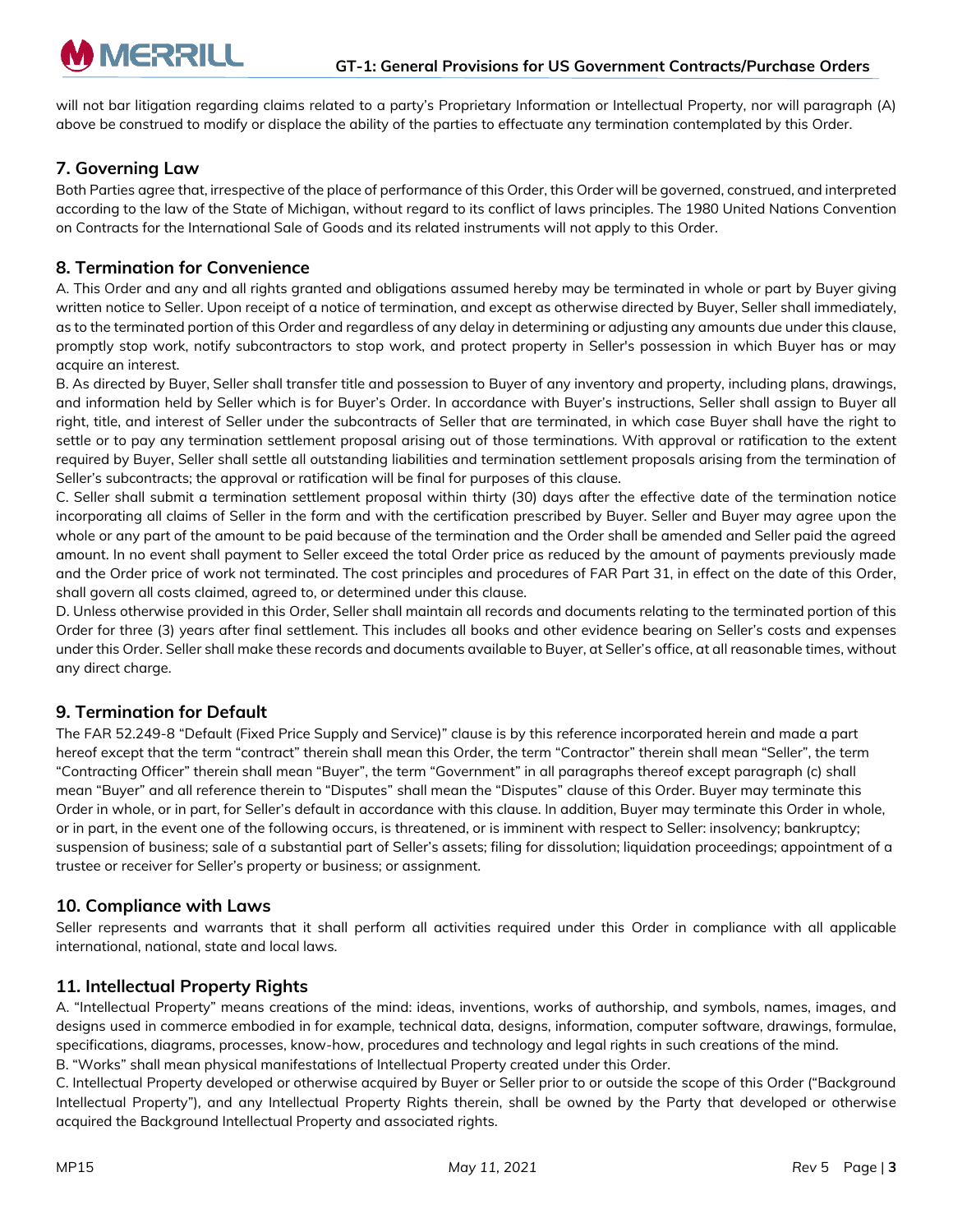D. Seller agrees to make prompt and complete written disclosure to Buyer of all inventions, Data, designs, procedures, processes, computer software and information conceived, made or developed as a result of work performed under this Order and all intellectual property rights therein ("Inventions"). Seller agrees to keep necessary records supporting such Inventions and discoveries and will furnish to Buyer upon request all such records.

E. All Inventions resulting from the Works shall be the sole property of Buyer. Buyer shall have the full right to use such Inventions in any manner without any claim on the part of Seller and without any duty to account to Seller for such use. Seller agrees to assign to Buyer any patent or patent application resulting from work performed under this Order, and to provide reasonable support for Buyer's prosecution of such patent application. With respect to copyrightable Works, Buyer and Seller agree that any such works which qualify as commissioned works under the Copyright Act are considered "works made for hire" with copyright ownership in Buyer; otherwise, Seller agrees to assign, and does hereby assign copyright ownership of the works to Buyer. Seller shall not, unless otherwise authorized in writing by Buyer, disclose to anyone other than Buyer any Inventions or other Data developed under this Order or any information disclosed to Seller by Buyer and shall not use such Inventions or information for any purpose other than the performance of this Order. Such Inventions and information shall be considered Buyer Proprietary Information and marked as such by Seller.

F. Seller shall not include any Background Intellectual Property or any third party Intellectual Property in any Intellectual Property delivered or provided hereunder without the express written consent of Buyer. Seller hereby grants, and agrees to grant to Buyer an unlimited, irrevocable, paid-up, royalty-free right and license to make, have made, sell, offer for sale, use, execute, reproduce, display, perform, distribute (internally or externally) copies of, and prepare derivative works of any Background Intellectual Property hereunder owned by Seller therein.

G. This Order does not confer or grant, in any manner whatsoever, any license or right under any patent, trademark, trade secret, mask work, copyright or other intellectual property right held by Buyer, unless specifically set forth in the body of the Order.

H. If requested by Buyer at any time before closeout of this Order, Seller shall deposit, at Buyer's expense, copies of all information, such as manuals, computer programs/software, specifications, designs, drawings, procedures, and processes, whether or not copyrightable or patentable, which are necessary and sufficient to permit Buyer to make, have made, use, test, qualify, operate, install, integrate, sell, offer for sale and maintain the deliverables under this Order ("Required IP"), with a mutually acceptable escrow agent. The terms of such escrow arrangement shall be set forth in a mutually agreed upon escrow agreement ("Escrow Agreement"), including, without limitation, appropriate confidentiality provisions, provided, however, that such Escrow Agreement shall contain the Release Conditions as hereinafter defined.

I. Buyer shall be entitled to receive a copy of Required IP; and Seller hereby grants to Buyer a nonexclusive, irrevocable, royalty free, worldwide nontransferable right and license to copy, use, modify or create derivatives of the Required IP to make, have made, use, test, qualify, operate, install, integrate, sell, offer for sale, maintain, upgrade and repair the deliverables if, and only if: Seller ceases doing business in the ordinary course; Seller becomes a party to any bankruptcy or receivership proceedings which are not dismissed within sixty (60) days; or Seller fails to meet the delivery schedule of associated with this Order as to be in default of this Order (after passage of any cure periods) ((A), (C) and (D) of this sentence are, collectively, the "Release Conditions").

J. Buyer shall have the right to identify any item not included in the Required IP and request that it be added to the Required IP (either by addition to the escrow or, if the Required IP has been released to Buyer, directly to Buyer) in order for Buyer to exercise its rights and licenses hereunder. Seller shall, from time to time, update, the Required IP as deemed necessary by Seller to include all Required IP necessary for Buyer to exercise the license.

K. Nothing in this clause shall modify or alter any rights that the U.S. Government may have in any products and/or Services, including Data or software deliverables to the U.S. Government.

# **12. Intellectual Property Infringement Warranty and Indemnity**

A. Seller warrants that the performance of Seller under this Order, including any Services provided by Seller to Buyer, and the sale, use, or incorporation into manufactured Products of all machines, devices, material, software, and firmware which are not of Buyer's design, composition, or manufacture shall be free and clear of infringement of any valid patent, copyright, trade mark, mask works, or other proprietary rights.

B. Seller shall indemnify, defend, and hold harmless Buyer, its directors, officers, employees, consultants, agents, affiliates, successors, permitted assigns and customers ("Indemnitees") from and against all claims, suits, actions, awards (including, but not limited to, awards based on intentional infringement of patents known at the time of such infringement, exceeding actual damages and/or including attorney's fees and/or costs), liabilities, damages, costs and attorney's fees related to the actual or alleged infringement of any U.S. or foreign intellectual property right (including, but not limited to, any right in a patent, copyright, industrial design or semiconductor mask work, or based on misappropriation or wrongful use of information or documents) and arising out of the performance of Seller under this Order or the manufacture, sale or use of Products delivered by Seller under this Order, or the provision of Services by Seller under this Order, by either Buyer or Buyer's customer ("Infringement Claims"). Buyer and/or its customer will duly notify Seller of any such Infringement Claim and Seller will, at its own expense, fully defend such Infringement

**M** MERRILL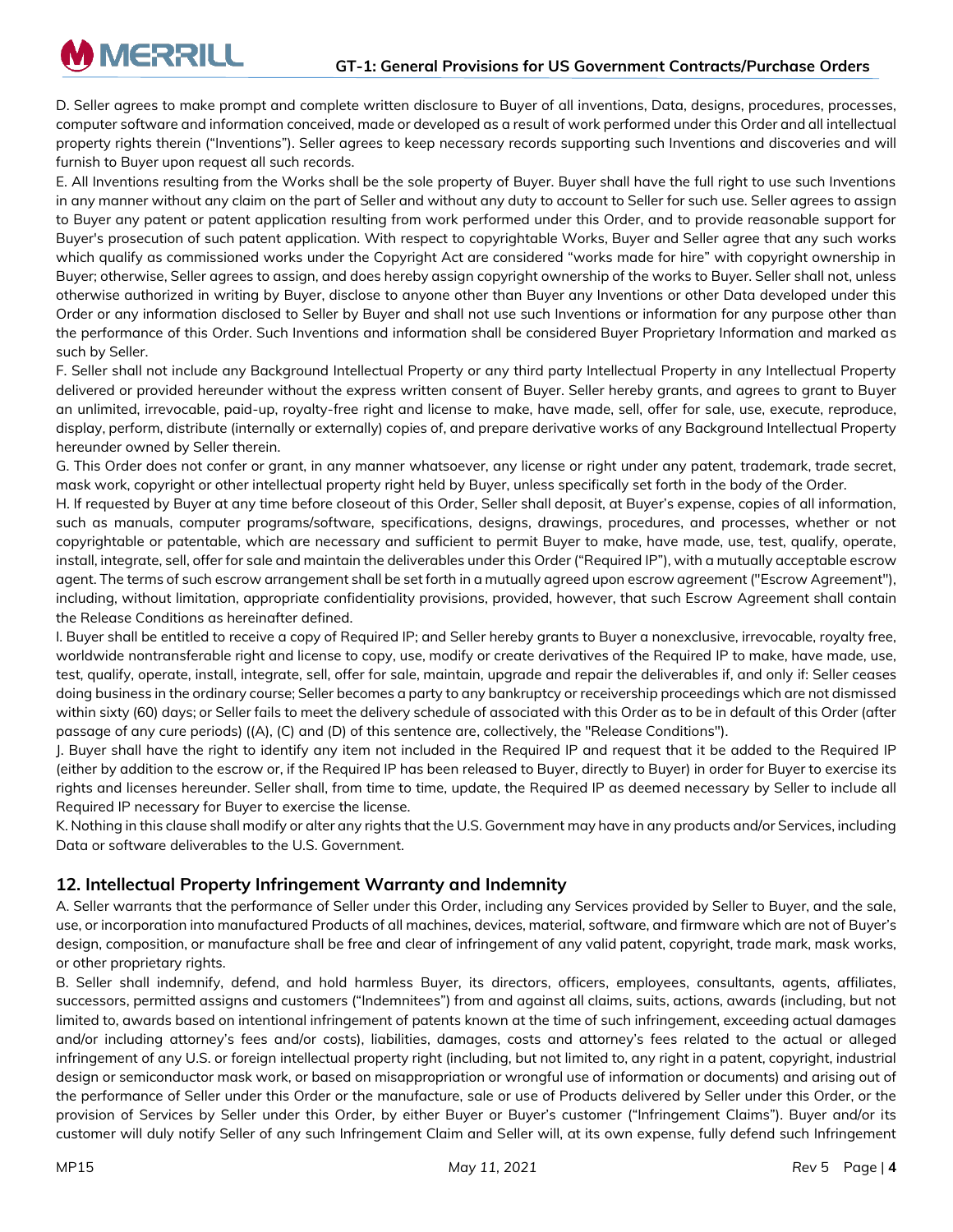Claim on behalf of the Indemnitees. Seller will have no obligation under this clause with regard to any infringement arising from (a) the compliance of Seller's new Product design with formal specifications issued by Buyer where infringement could not be avoided in complying with such specifications or (b) use or sale of Products for other than their intended application in combination with other items when such infringement would not have occurred from the use or sale of those Products solely for the purpose for which they were designed or sold by Seller.

C. If the manufacture, use or sale of a Product delivered by Seller under this Order is likely to be or is enjoined as a result of a suit, Seller, at no expense to Buyer, shall obtain for Buyer and its customer the right to use and sell the Product or shall substitute an equivalent Product acceptable to Buyer, at its sole discretion, and extend this indemnification thereto.

D. Notwithstanding the foregoing, when this Order is performed under the authorization and consent of the U.S. Government to infringe U.S. Patents, Seller's liability for U.S. patent infringement under this Order shall be coextensive with Buyer's liability.

E. For purposes only of this clause and clause 14 below, the term "Buyer" will include *Merrill Technologies Group, Inc* and all *Merrill Technologies Group, Inc* subsidiaries and all directors, officers, agents and employees of *Merrill Technologies Group, Inc* or any *Merrill Technologies Group, Inc* subsidiary (the "Indemnitees").

### **13. Indemnification**

Seller shall indemnify, defend, and hold harmless the Indemnitees, as defined in Clause 12 above, from and against all costs, losses, expenses, damages, claims, suits, or any liability whatsoever (including attorneys' fees), arising out of or in connection with the work to be performed hereunder, or the Products to be sold hereunder, or any act or omission of Seller, its agents, employees, or subcontractors, except to any extent otherwise expressly provided for elsewhere within this Order. Seller also agrees to indemnify, defend, and hold harmless the Indemnitees from and against all costs, losses, expenses, damages, claims, suits, or any liability whatsoever (including attorneys' fees), arising out of or in connection with Seller's violation of any applicable laws, executive order or regulation. Buyer will inform Seller of any claim, demand or suit asserted or instituted against it and, to the extent of Buyer's ability to do so, permit Seller to defend the same or make settlement in respect thereof. If Seller fails to indemnify, defend, and hold harmless Buyer as provided in this clause, then Seller shall pay for any damages, attorney's fees, and any other fees, costs, and expenses that may be incurred by Buyer in the defense of any action related to this Order and/or in the prosecution of any action to enforce the provisions of this clause.

## **14. Insurance**

A. Seller and its subcontractors, at their sole cost and expense, will at all times, prior to commencement and throughout the period of performance of this Order, maintain with reputable insurance companies that are authorized to do business under the laws of the state(s) in which the work is being performed, insurance coverage in the minimum amounts as indicated below:

1. Worker's Compensation insurance coverage as required by the laws of the state in which the work is performed and such insurance shall provide waiver of subrogation against Buyer.

2. Employer Liability insurance in the amount of \$1,000,000.

3. Commercial General Liability (CGL) with a Combined Single Limit (CSL) of \$2,000,000 for bodily injury and/or property damage. Coverage shall include, but not necessarily be limited to, premises and operations, products and completed operations and contracts.

4. Automobile Liability (AL) with a CSL of \$2,000,000 bodily injury and/or property damage covering all owned, hired and non-owned vehicles.

5. If work involves commercial aviation products, Aviation Products Liability with a CGL of \$100,000,000.

6. If project involves ownership or lease of an aircraft, Aviation Hull and War Risk for Replacement Cost or Agreed value.

7. For Foreign Direct Sales, such insurance as mandated by the country involved.

8. Additional insurance types and/or limits will be necessary if the work involves extra hazardous operations. The extra hazardous operations include, but are not limited to: dispensing of medical care, operations involving nuclear hazard, providing professional engineering advice, large construction projects (above \$5,000,000), hazardous waste, food service, crane operation, work above ground, work below ground, and operations involving demolition or explosives.

9. Such other insurance as Buyer may require as set forth in this Order or an attachment hereto.

B. Seller will name Buyer as an additional insured under all liability policies required under this Order, will provide Buyer certificate(s) of insurance and thirty (30) days prior written notice of cancellation or material change of any such coverage. Acceptance of such evidence by Buyer shall not be deemed a waiver or release of such liabilities or Seller's duty to indemnify.

C. Renewal insurance certificates, if applicable, shall be provided to Buyer at least thirty (30) days prior to the expiration date of the insurance under each required coverage.

# **15. Furnished Property**

A. Title to all property furnished to Seller by Buyer, or paid for by Buyer shall remain with Buyer. Seller shall not alter or use such property for any purpose or for any other party other than that specified by Buyer, without the prior written consent of Buyer. If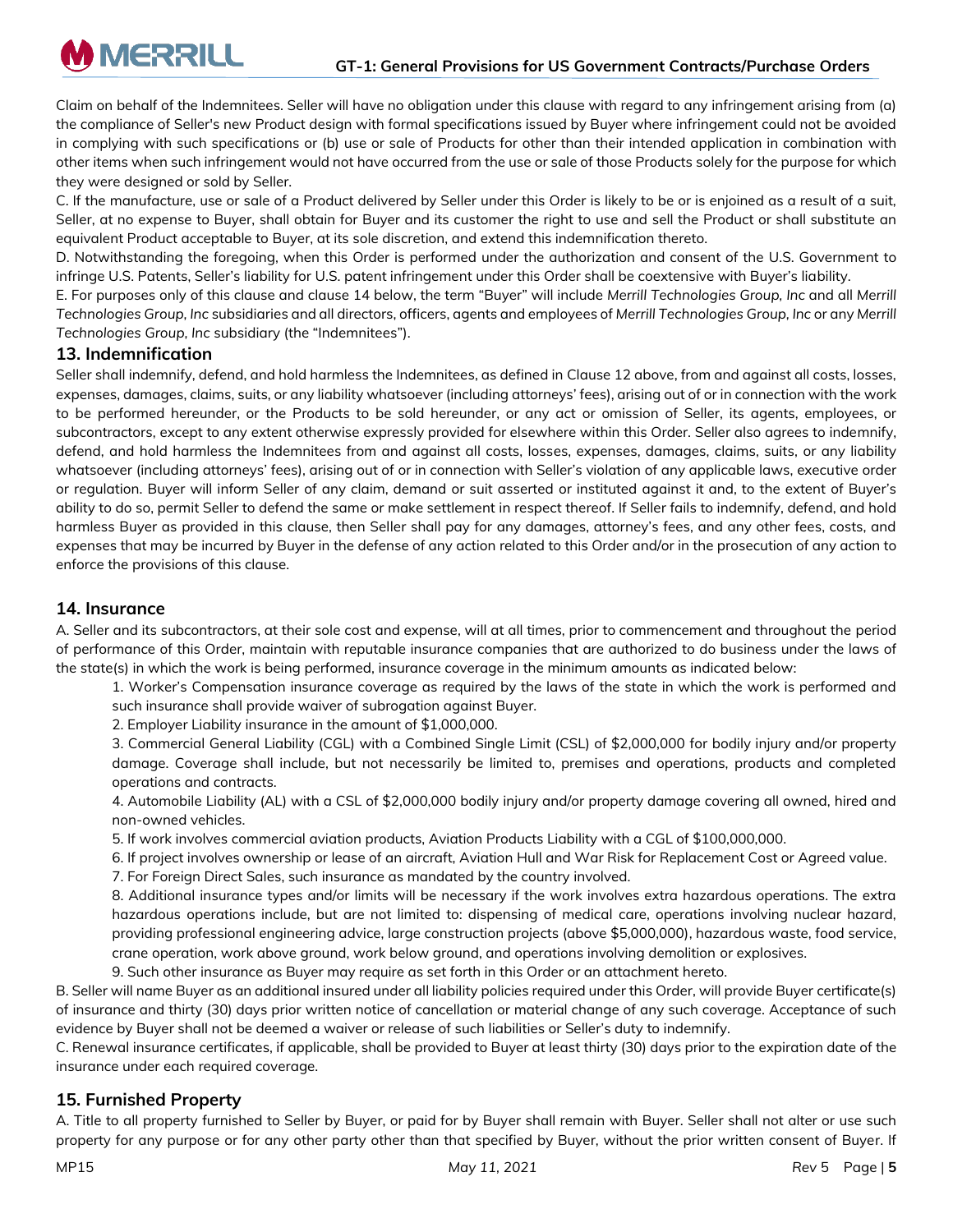Buyer agrees to pay Seller for acquisition of tooling and equipment, either separately or as a stated part of the unit price of Products purchased herein, title to the same shall pass to Buyer upon (i) commencement of processing for use in performance of this Order, or (ii) Buyer payment therefore, whichever occurs first.

B. Seller shall assume the risk of, and be responsible for, any loss, theft, destruction of or damage to Buyer property while in Seller's possession or control. If Seller damages any property, Seller shall be responsible for making repairs at no cost to Buyer. Upon Buyer's written request to Seller for any property under this clause, if Seller cannot locate Buyer property within five (5) days, Seller shall notify Buyer that the item was not located and Seller subsequently has twenty (20) days to find the misplaced property. After such period, if it has not been located, the property shall be deemed "lost" and at Buyer's election, Seller shall either reimburse Buyer for the replacement and all related delay costs, or remake the lost property at no cost to Buyer.

C. Seller shall return all such property in a condition as good as when received except for reasonable wear and tear. Seller shall establish and maintain a property control system approved by Buyer. At all times, Buyer shall have access to Seller's facilities for the purpose of reviewing its compliance with the management of Buyer property related to this Order.

# **16. Quality Assurance, Inspection and Test**

**M** MERRILL

A. Seller shall be responsible for the specific quality, performance, productivity provisions, and documentation requirements, if any, set forth in this Order. In addition, Seller shall be responsible for imposing the applicable quality assurance requirements on its subcontractors. Buyer and Buyer's customer, shall each have the right, at no charge to Buyer or Buyer's customer, to access the sites where the work under this Order is performed, in order to (1) conduct quality audits, (2) perform or witness inspections or tests of the Goods or Services furnished hereunder at Seller's facility (or elsewhere), (3) assess conformance with Buyer's specifications, and (4) assess conformance with Seller's covenants under this Order. In accordance with 14 CFR 145.223 and 14 CFR 21.140, any Seller that accepts parts, which are regulated by the Federal Aviation Administration (FAA), or those regulated by European Aviation Safety Agency (EASA), Design Approved Organization Scheme (DAOS) or other regulator, must provide facility access to that regulator for surveillance of these parts.

B. The Seller agrees to use only experienced, trained and qualified employees in the performance of its obligations under this Order and all Services performed must be of first class quality and workmanship.

C. Notwithstanding Buyer's right to audit in paragraph (A) above, all Goods and Services supplied under this Order shall be received subject to Buyer's right of inspection, count, testing, acceptance and/or rejection per the technical specifications. Payment for Goods and/or Services delivered hereunder shall not constitute acceptance thereof, and all payments against documents shall be made with a reservation of rights by Buyer for defects in Goods and/or Services, including, without limitation, defects apparent on the face thereof. The making of, or failure to make, any inspection or acceptance of the Goods or Services shall in no way impair Buyer's right to reject nonconforming Goods or Services or to avail Buyer of any other remedies to which it may be entitled.

D. Seller certifies that it shall provide and maintain quality control, inspection, and process control systems in accordance with Buyer's **MM03 Supplier Requirements Manual**, and other quality requirements as specified. Seller will maintain written Objective Evidence of its conformance with this paragraph. Objective Evidence means any statement of fact pertaining to the quality of a product or service based on observations, measurements or tests that can be fully verified. Evidence must be expressed in terms of specific quality requirements or characteristics. These characteristics are identified in drawings, specifications, and other documents that describe the item, process, or procedure.

# **17. Non-Conforming Goods**

A. Seller agrees that, notwithstanding the provisions of any warranties, expressed or otherwise, negotiated with respect to Goods purchased from Seller by Buyer or Buyer's customer, Seller shall reimburse Buyer for labor and material cost, including overhead and general and administrative expense reasonably incurred by Buyer in connection with:

i) Failure of Goods or Services to conform to the requirements of this Order or defective material,

workmanship or design; or

ii) Any removal of Goods at Seller's request; or

iii) Any removal of Goods required due to any previously required changes to said Goods that Seller has failed to incorporate.

B. Remedies in this Section are not exclusive and shall not be in lieu of any other remedy available at law, in equity or under this Order.

# **18. Retention of Records**

Seller shall maintain complete and accurate records in connection with its performance under this Order for seven (7) years after completion of performance under this Order, including but not limited to, Orders, memoranda of negotiations showing the principal elements of price negotiations, and records substantiating charges for labor or services, including proper time clock cards, time vouchers, or other similar records. For quality documents, Seller will maintain such records according to the applicable supplier quality specification, or seven (7) years, whichever is longer.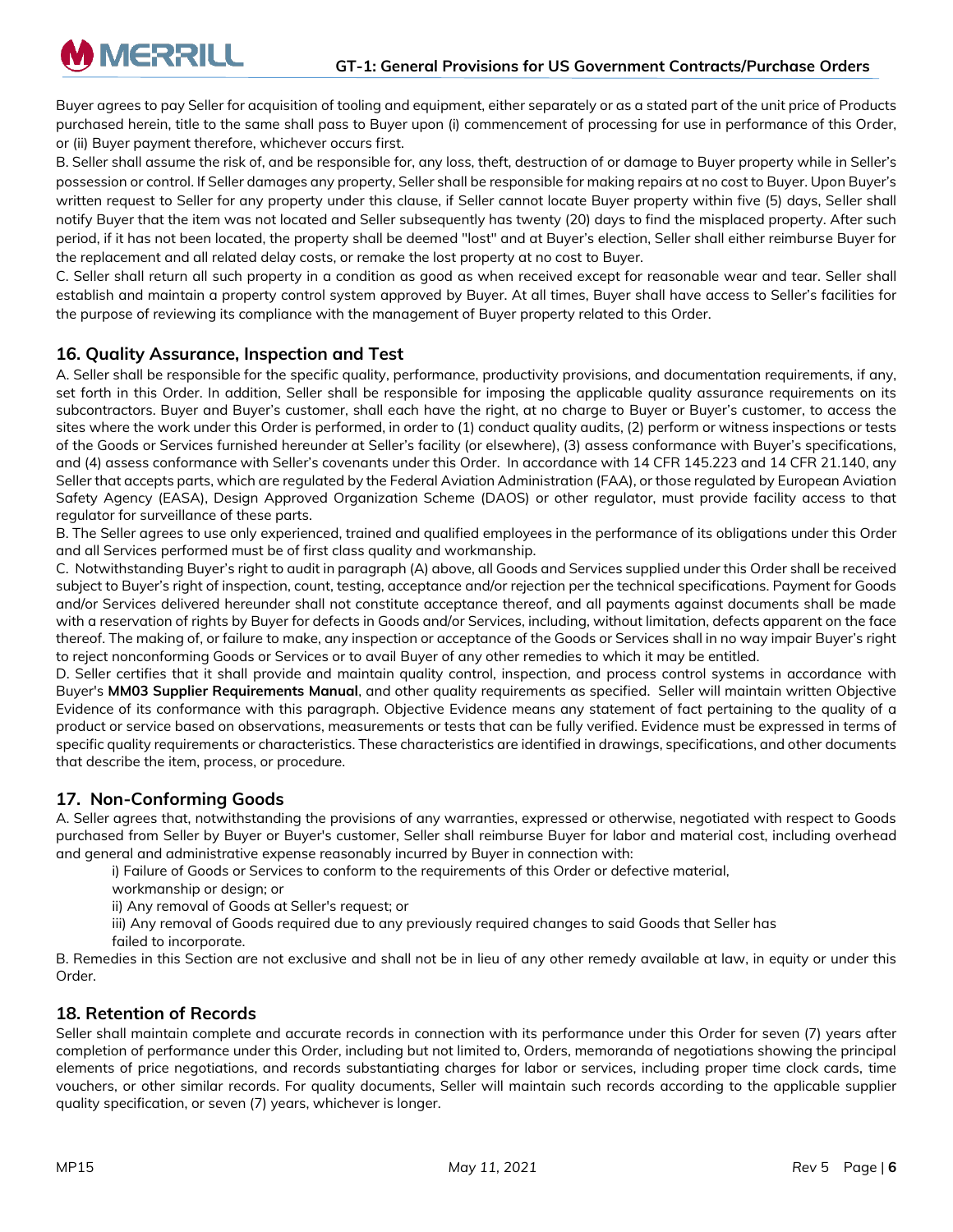

# **19. Packaging, Packing and Marking**

Seller shall be responsible for ensuring the proper packaging, packing, and marking of Product(s) delivered hereunder in accordance with this Order. Packaging, packing, and marking will conform to the instructions specified or provided by Buyer. Seller must assure package integrity throughout the shipping cycle. Each package and pack shall provide physical, chemical, and cleanliness protection to prevent damage or deterioration of the Product during handling, shipment and storage under anticipated environmental conditions. All materials, fabrication techniques and workmanship shall conform to the requirements specified herein or, if not specified, otherwise meet or exceed good commercial quality and practice. Damage resulting from improper Product packaging will be charged to Seller. Seller must comply with all applicable carrier regulations, including National Motor Freight Classification and Department of Transportation Regulations. No extra charge for packaging or insurance shall be allowed unless specifically noted herein. Products received without proper packaging, packing, and/or marking as set forth herein may be rejected by Buyer and returned to Seller at Seller's expense.

# **20. Warranty**

A. Seller expressly warrants that all Product(s) delivered and Service(s) performed hereunder shall be free from defects, shall be of good materials and workmanship, shall conform to all requirements of this Order, and shall be free of any claim of any third party. B. The foregoing warranties shall survive inspection and acceptance of, and payment for, the Product(s) delivered and Service(s) performed hereunder and shall remain in effect as to each Product furnished or Service performed and shall run to Buyer, its successors, assigns, and customers. These warranties shall not be deemed to limit any warranties of additional scope given to Buyer by Seller, nor limit Buyer's rights or Seller's obligations under any other provision of this Order, at law or in equity. No warranties are waived by Buyer supplying, reviewing, commenting upon, or approving plans, specifications, or Data, issuing changes to this Order, or inspecting or accepting the Product(s) or Service(s).

## **21. Stop Work Order**

A. Buyer may, at any time, by written notification to Seller, require Seller to stop all, or any part of the work called for by this Order for a period of ninety (90) days after the written notification is delivered to Seller, and for any further period to which the Parties may agree. The notification shall be specifically identified as a Stop-Work Order (SWO) issued under this clause. Upon receipt of the SWO, Seller shall immediately comply with its terms and take all reasonable steps to minimize the incurrence of costs allocable to the work covered by the SWO during the period of work stoppage. Within a period of ninety (90) days after a SWO is delivered to Seller, or within any extension of that period to which the Parties shall have agreed, Buyer shall either (1) cancel the SWO; or (2) terminate the work covered by the SWO as provided for in "Termination for Convenience" of this Order.

B. If a SWO issued under this clause is canceled or the period of that SWO or any extension thereof expires, Seller shall resume work. Buyer shall make an equitable adjustment in the delivery schedule or Order price, or both, and this Order shall be modified in writing accordingly if (1) the SWO results in an increase in the time required for, or in Seller's cost properly allocable to, the performance of any part of this Order; and (2) Seller asserts its rights to the adjustment within twenty (20) days after the end of the period of work stoppage.

C. If a SWO is not canceled and the work covered by the SWO is terminated for the convenience of Buyer, Buyer shall allow reasonable costs resulting from the SWO in arriving at the termination settlement. If a SWO is not canceled and the work covered by the order is terminated for default, Buyer shall allow, by equitable adjustment or otherwise, reasonable costs resulting from the SWO.

### **22. Release of Information**

Except as required by law, no public release of any information, or confirmation or denial of same, with respect to this Contract or the subject matter hereof, will be made by Seller or its subcontractors without the prior written approval of Buyer. Seller shall not use " *Merrill Technologies Group, Inc* " or any other trademark or logo owned by *Merrill Technologies Group, Inc*, in whatever shape or form, without the prior written consent of Buyer.

### **23. Taxes and Duties**

The price of this Order includes all applicable foreign and domestic federal, state, and local taxes, duties, tariffs, and similar fees ("Taxes") levied upon, or measured by, the sale, the sales price, or use of Products and/or the performance of Services associated with this Order. Seller shall separately list on its invoice (or voucher) any Taxes. Seller shall comply with any reasonable request by Buyer regarding Tax payments under protest and shall make appropriate adjustments to afford Buyer the benefit of any refund or reduction in Taxes.

### **24. Export Control**

A. Compliance with Export Laws. Seller agrees to comply with all applicable government export control laws and regulations, including but not limited to the International Traffic in Arms Regulations ("ITAR," 22 CFR Part 120-130) and the Export Administration Regulations ("EAR," 15 CFR Parts 730-774).

B. Export Licenses. Seller agrees to obtain any required export licenses, unless otherwise agreed to by Buyer.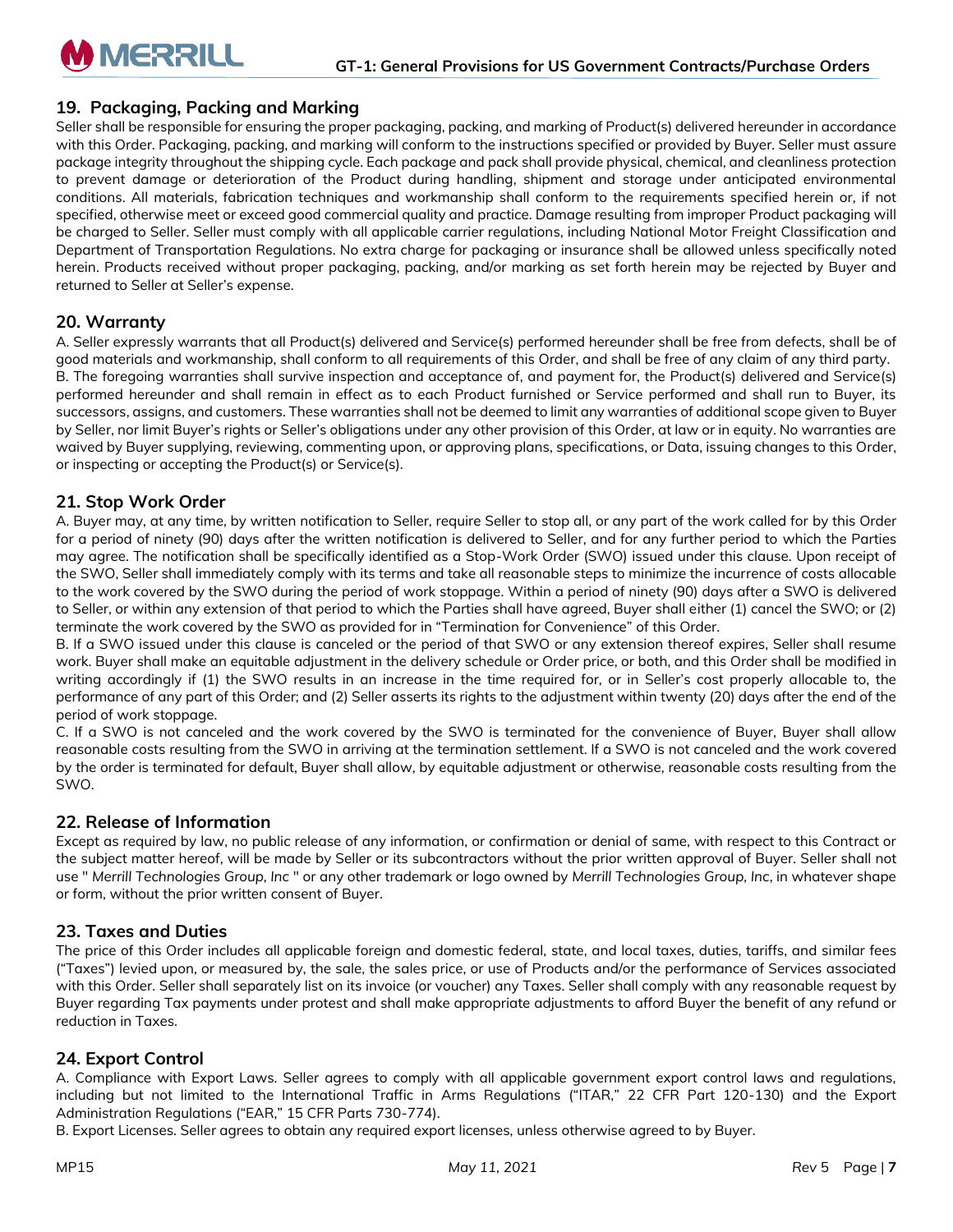C. For items subject to the ITAR ONLY: In the event the Goods or Services are subject to the U.S. Department of State (as defined in Sections 120.6 and 120.9 of the ITAR), Seller agrees to maintain a valid and current Directorate of Defense Trade Controls ("DDTC") registration and agrees to provide confirmation of such registration if requested by Buyer.

1) With respect to such defense articles and/or defense services, Seller represents and warrants that it has not and will not pay or offer to pay for the solicitation or promotion or otherwise to secure the conclusion of a sale of defense articles or defense services to or for the use of the armed forces of an international organization or non-U.S. Country any fees, commissions or political contributions as described under Part 130 of the ITAR without prior notice to Buyer. 2) In such event, Seller shall provide to the Buyer, not later than 20 days after such an event, full disclosure of all information necessary for the Buyer to comply fully with Sections 130.9 and

130.10 of the ITAR.).

D. Prohibited Goods and Services. The U.S. prohibits the importation of Goods or the purchase of Services from certain countries, entities, or individuals. Therefore, no Goods or Services from prohibited countries, entities, or individuals may be used directly or indirectly in the activities covered by this Order. The list of prohibited countries can change from time to time and it is Seller's responsibility to ensure compliance with such list at all times. [http://www.treas.gov/ofac,](http://www.treas.gov/ofac) [http://www.bis.doc.gov](http://www.bis.doc.gov/) and [http://pmddtc.state.gov/embargoed\\_countries/index.html.](http://pmddtc.state.gov/embargoed_countries/index.html)

E. Seller hereby represents that neither Seller nor any parent, subsidiary, affiliate or sublicensee or sub-tier supplier is included on any of the restricted party lists maintained by the U.S. Government, including the Specially Designated Nationals List administered by the U.S. Treasury Department's Office of Foreign Assets Control ("OFAC"), Denied Parties List, Unverified List or Entity List maintained by the U.S. Commerce Department's Bureau of Industry and Security ("BIS"), or the List of Statutorily Debarred Parties maintained by the U.S. State Department's Directorate of Defense Trade Controls, the ITAR §126.1 Restricted Parties List, or the consolidated list of asset freeze targets designated by the United Nations, European Union, and United Kingdom (collectively, "Restricted Party Lists"). Seller will provide prompt notice to Buyer if, in adherence with applicable laws, the confidentiality restriction of the change of control agreement from the acquiring party of a change of control of Seller, or any parent, subsidiary or affiliate of Seller, or any sublicensee or sub-tier supplier of Seller, which becomes listed or their ownership is listed on any Restricted Party List, within or by an ITAR § 126.1 listed country, or if Seller's export privileges are otherwise denied, suspended or revoked in whole or in part by any U.S. or non-U.S. government entity or agency. To ensure compliance with the requirements of the applicable agency's regulations, if the intended sale or transfer of ownership is to a non-U.S. person or entity, Seller shall provide Buyer with notice at least 90 days prior to the effectiveness of such change of control.

# **25. Survivability**

A. If any provision in this Order is or becomes void or unenforceable by force or operation of law, or is deemed invalid, the void, unenforceable or invalid portion shall be severable, and the remaining terms and conditions shall remain in full force and effect.

B. A Party's failure at any time to enforce any provision of this Order shall not constitute a waiver of the provision or prejudice a Party's right to enforce that provision at any subsequent time.

C. Each of the rights and remedies reserved by Buyer in this Order shall be cumulative and additional to any other or further remedies provided in law or equity or in this Order**.** 

# **26. Counterfeit Work**

A. If DFARS 252.246-7007 and DFARS 252.246-7008 are applicable to this Order, "Contracting Officer" shall mean "Buyer". Seller shall establish and maintain a material authenticity process that ensures the requirements of these clauses or other authenticity requirements in this Order are met. Seller's obligation to substantiate authenticity shall survive acceptance of and payment for Products delivered under this Order.

B. Seller shall not furnish suspect counterfeit or counterfeit parts to Buyer under this Order. All material delivered under this Order shall be authentic and traceable to the original manufacturer. Seller shall provide authenticity and traceability records to Buyer upon request. Seller shall immediately notify Buyer if Seller cannot provide electronic parts, components, and/or assemblies traceable to the original component manufacturer or the original equipment manufacturer. Upon receipt of such notification, Buyer reserves the right to terminate this Order at no cost to Buyer or require specific material validation test and inspection protocol requirements to Seller.

C. If suspect counterfeit or counterfeit parts are furnished under this Order and are found in any of the Products delivered hereunder, such items will be impounded by Buyer. Seller shall promptly replace such suspect/counterfeit parts with parts acceptable to the Buyer. Seller shall be liable for all costs relating to the removal and replacement of said parts, including without limitation Buyer's external and internal costs of removing such suspect/counterfeit parts, of reinserting replacement parts and of any testing or validation necessitated by the reinstallation of Seller's Products after suspect/counterfeit parts have been exchanged. Buyer's remedies described herein shall not be limited by any other clause agreed upon between Buyer and Seller in this Order and are in addition to any remedies Buyer may have at law, equity or otherwise under this Order. At Buyer's request, Seller shall return any removed suspect counterfeit or counterfeit parts to Buyer in order that Buyer may turn such parts over to its customer for further investigation. For purposes of this clause, Seller agrees that any U.S.G. directive/information or GIDEP alert, indicating that such parts are suspect counterfeit or counterfeit, shall be deemed definitive evidence that Seller's Products contain suspect counterfeit or counterfeit parts.

MP15 *May 11, 2021 Rev* 5 Page | **8** D. Seller agrees to insert the substance of this clause, including this sentence, in any lower tier subcontract.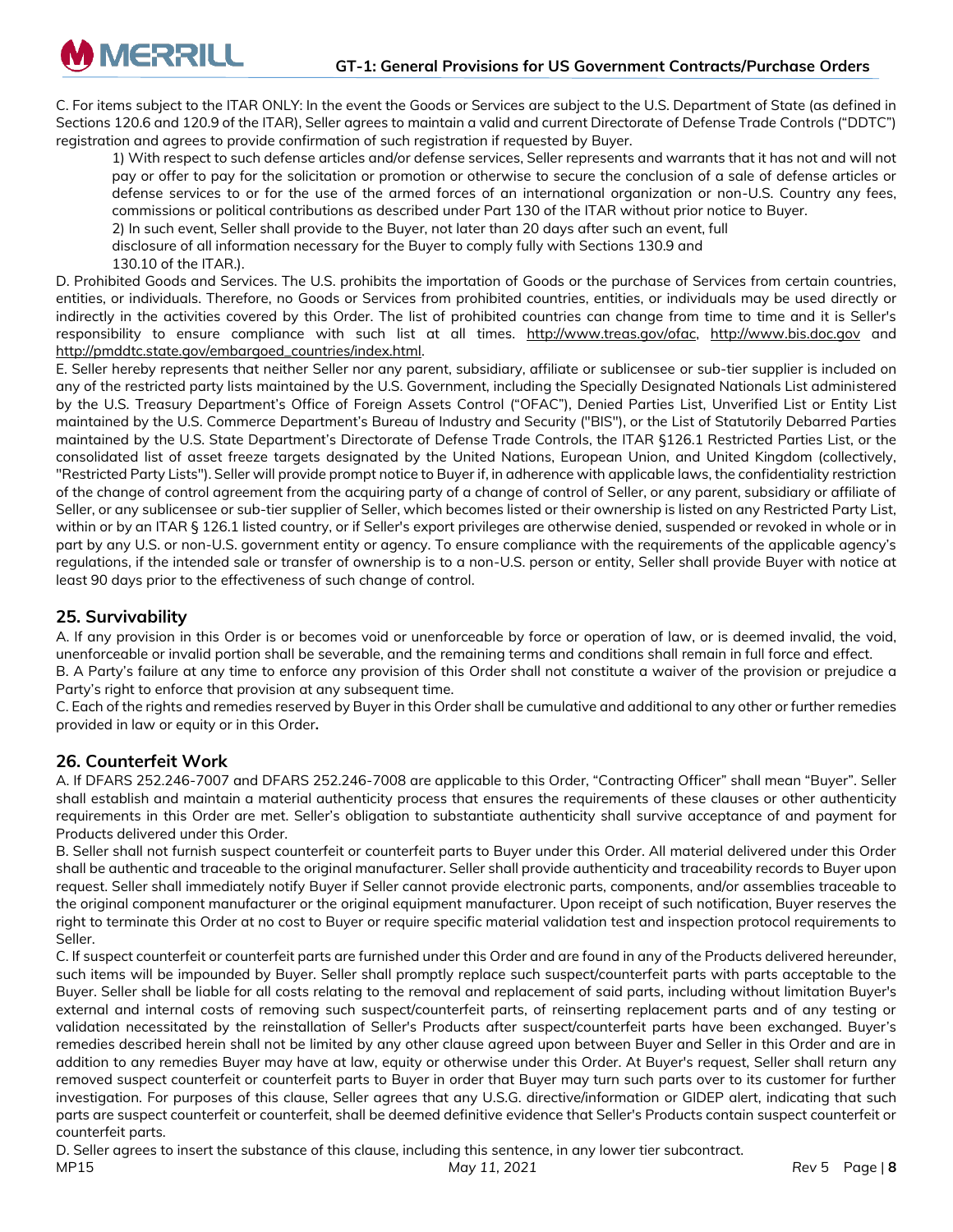

# **27. Conflict Minerals**

If Seller is providing Products to Buyer under this Order, Seller shall use commercially reasonable efforts to:

A. Identify whether such Products contain tin, tantalum, gold or tungsten;

B. Determine whether any such minerals originated in covered countries, as defined in Section 1502 of the Dodd-Frank Wall Street Reform and Consumer Protection Act (the "Act"); and

C. Perform appropriate due diligence on its supply chain in support of Buyer's obligations under the Act.

In addition, Seller shall if requested by Buyer, as soon as reasonably practicable following the completion of the calendar year, provide a completed Conflict Minerals Reporting Template, using the form found at [http://www.conflictfreesourcing.org/conflict](http://www.conflictfreesourcing.org/conflict-minerals-reporting-template/)[minerals-reporting-template/.](http://www.conflictfreesourcing.org/conflict-minerals-reporting-template/) If requested, Seller will promptly provide information or representations that Buyer reasonably believes are required to meet Buyer's conflict minerals compliance obligations.

# **28. Excusable Delay - Force Majeure**

Except for a default of Seller's subcontractor at any tier, neither Buyer nor Seller shall be liable for any failure to perform due to any cause beyond its reasonable control and without its fault or negligence. Such causes include, but are not limited to: (1) acts of God or of the public enemy; (2) acts or failure of any government in either its sovereign or contractual capacity; (3) fires, floods, epidemics, terrorism, quarantine restrictions, freight embargoes, nuclear incident, or any other act or event beyond reasonable control and without the fault of either Party or its subcontractors. In the event that performance of this Order is hindered, delayed, threatened to be delayed, or adversely affected by causes of the type described above, then the Party whose performance is so affected shall immediately notify the other Party's authorized representative in writing, including all relevant information with respect thereof, and shall likewise notify promptly of any subsequent change in the circumstances, and at Buyer's sole option, this Order shall be completed with such adjustments to delivery schedule as are reasonably required by the existence of such cause or this Order may be terminated for convenience.

### **29. Order of Precedence**

In the event of any inconsistency between any parts of this Order, the inconsistency shall be resolved by giving precedence in the following order:

- A. Change Order Document
- B. Additional Terms and Conditions Addendum
- C. Purchase Order Document
- D. Purchase Order Terms and Conditions
- E. Statement of Work
- F. Specifications/Drawings
- G. Quality/Mission Assurance Requirements
- H. Supplier Data Requirements List (SDRL)/Data Item Description (DID)
- I. Other Referenced Documents

### **30. Independent Contractor Relationship**

The relationship of Seller to Buyer shall be that of an independent contractor and nothing herein contained shall be construed as creating any employer/employee, agency, or other relationship of any kind. Seller's employees, agents and/or representatives (hereinafter "Employees") performing under this Order shall at all times be under Seller's direction and control and Seller shall so inform them. Seller shall pay all wages, salaries, and other amounts due its Employees in connection with this Order and shall be responsible for all reports and obligations for its Employees, including, but not limited to, social security and income tax withholdings, unemployment compensation, worker's compensation, and equal employment opportunity reporting. Under no circumstance shall Seller be deemed an agent or representative of Buyer or authorized to commit Buyer in any way.

### **31. Work on Buyer's Property or Third Party Premises**

If this Order requires Seller's personnel to enter premises under the ownership or control of Buyer or Buyer's customer, Seller agrees to abide by and comply with, and require its employees and subcontractors to abide by and comply with, all rules and regulations pertaining to plant security and safety as may be prescribed by Buyer and/or Buyer's customer, including, but not limited to, badging, citizenship requirements and background investigations.

### *32. Business Conduct*

*A.* Ethics and Compliance program: Seller acknowledges and accepts full and sole responsibility to maintain an ethics and compliance program*, including malpractice,* appropriate for its business through the performance of this Order. Buyer strongly encourages Seller to model its program in accordance with the Federal Sentencing Guidelines, applicable guidance from enforcement authorities, FAR 52.203-13 Contractor Code of Business Ethics and Conduct, and industry best practices. Seller shall publicize to its employees who are engaged in the performance of work under the Order that they may report and concerns of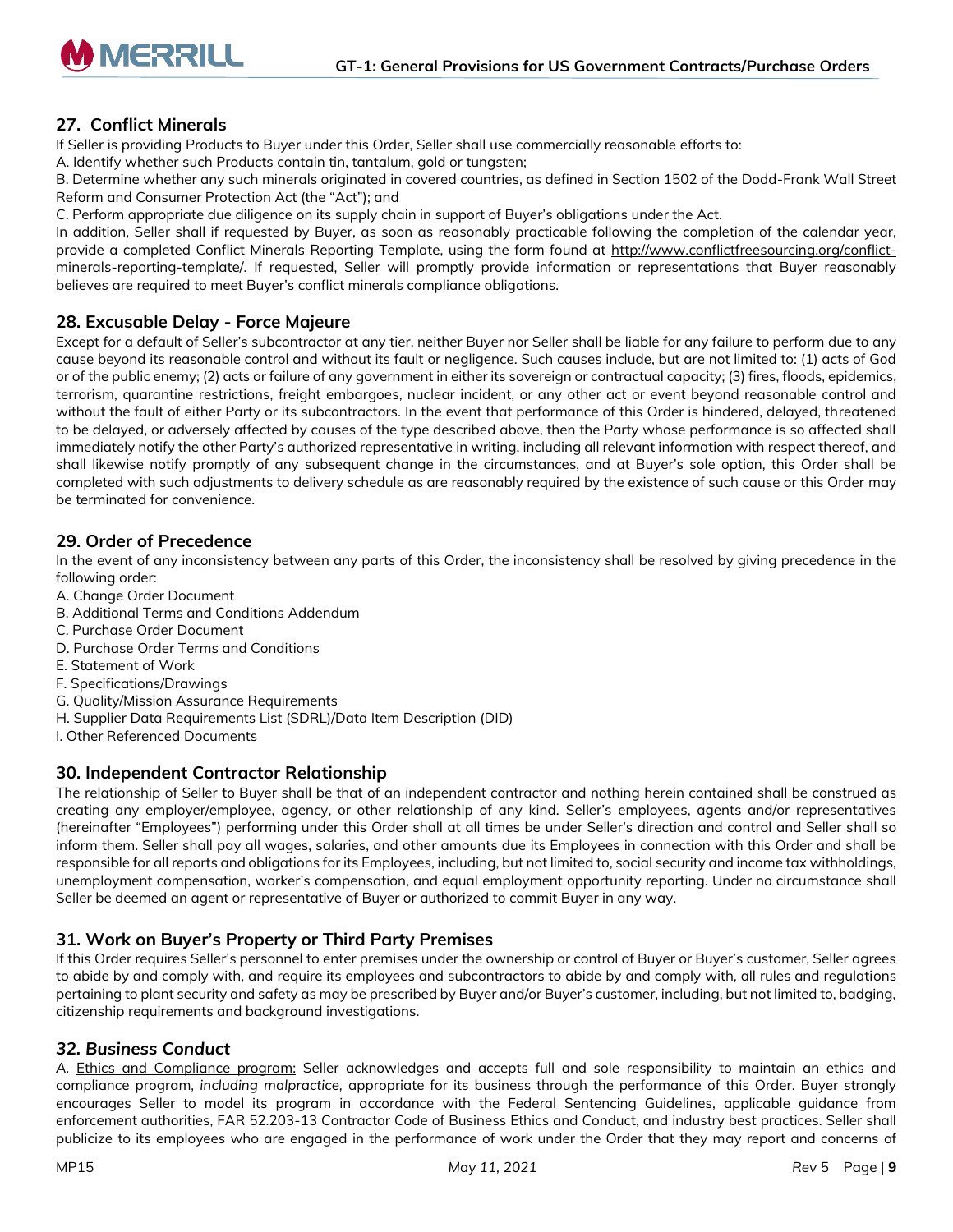misconduct by Buyer or any its employees or agents to an authorized *Merrill Technologies Group, Inc* Procurement Representative. Seller shall convey the substance of this clause to its subcontractors.

B. Product Safety: Seller acknowledges and accepts full responsibility for its processes and agrees to manage all Products during their entire life cycle within the scope of the contract. Seller agrees to deliver all Product(s) in a state of configuration in which the Product(s) conforms to specified requirements and is able to perform to the designed or intended purpose without causing unacceptable risk or damage to the Product. The Seller shall plan, implement, and control its processes so needed to assure product safety as appropriate to the organization and the Product(s) and or Service(s) being provided to the Buyer.

## **33. Complete Agreement**

This Order together with all attachments, exhibits, and other items specifically referenced in or attached to this Order is the Parties' final expression of their agreement and is the complete and exclusive statement of all terms and conditions of agreement. This Order supersedes and cancels all prior understandings, proposals, communications, whether oral or written, and agreements between the Parties, whether such understandings, proposals, communications, and agreements were written or oral, concerning the matters addressed in this Order, except for any previously negotiated Non-Disclosure Agreement which has been signed by both Parties. No course of prior dealings between the Parties, and no usage of trade, shall be relevant to supplement or explain any term used in this Order. The descriptive headings contained in this Order are for convenience of reference only and in no way define, limit or describe the scope or intent of this Order.

# **34. Certifications and Representations**

Seller acknowledges that Buyer will rely upon Seller certifications and representations, including representations as to business size and socio-economic status as applicable, contained in this clause and in any written offer, proposal or quote, or company profile submission, which results in award of a contract to Seller. By entering into such contract, Seller republishes the certifications and representations submitted with its written offer, including company profile information, and oral offers/quotations made at the request of Buyer, and Seller makes those certifications and representations set forth below. Seller shall immediately notify Buyer of any change of status regarding any certification or representation.

1. FAR 52.203-11 Certification and Disclosure Regarding Payments to Influence Certain Federal Transactions (Applicable to solicitations and contracts the threshold specified in FAR 3.808 on the date of subcontract award)

(a) Definitions. As used in this provision--

"Lobbying contact" has the meaning provided at 2 U.S.C. 1602(8).

The terms "agency," "influencing or attempting to influence," "officer or employee of an agency," "person," "reasonable compensation," and "regularly employed" are defined in the FAR clause of this solicitation entitled "Limitation on Payments to Influence Certain Federal Transactions" (52.203-12).

(b) Prohibition. The prohibition and exceptions contained in the FAR clause of this solicitation entitled "Limitation on Payments to Influence Certain Federal Transactions" (52.203-12) are hereby incorporated by reference in this provision.

(c) Certification. Seller hereby certifies to the best of its knowledge and belief that no Federal appropriated funds have been paid or will be paid to any person for influencing or attempting to influence an officer or employee of any agency, a Member of Congress, an officer or employee of Congress, or an employee of a Member of Congress on its behalf in connection with the awarding of this contract.

(d) Disclosure. If any registrants under the Lobbying Disclosure Act of 1995 have made a lobbying contact on behalf of the offeror with respect to this contract, Seller shall complete and submit, with its offer, to Buyer OMB Standard Form LLL, Disclosure of Lobbying Activities, to provide the name of the registrants. Seller need not report regularly employed officers or employees of the offeror to whom payments of reasonable compensation were made.

(e) Penalty. Submission of this certification and disclosure is a prerequisite for making or entering into this contract imposed by 31 U.S.C. 1352. Any person who makes an expenditure prohibited under this provision or who fails to file or amend the disclosure required to be filed or amended by this provision, shall be subject to a civil penalty of not less than \$10,000, and not more than \$100,000, for each such failure.

2. FAR 52.209-5 Certification Regarding Debarment, Suspension, Proposed Debarment, and Other Responsibility Matters

(a)(1) Seller certifies, to the best of its knowledge and belief, that--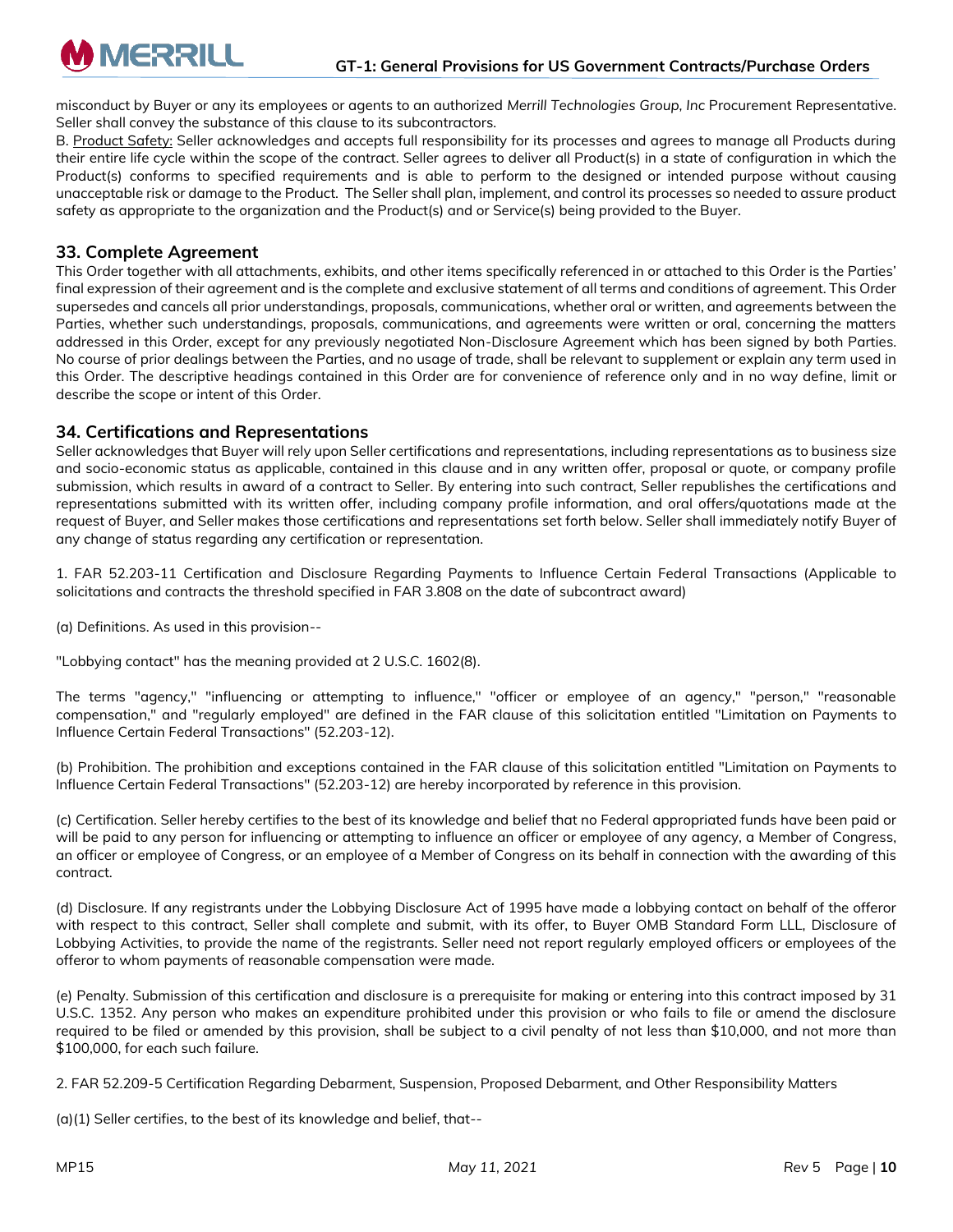

(i) Seller and/or any of its Principals--

(A) Are not presently debarred, suspended, proposed for debarment, or declared ineligible for the award of contracts by any Federal agency;

(B) Have not, within a three-year period preceding this offer, been convicted of or had a civil judgment rendered against them for: commission of fraud or a criminal offense in connection with obtaining, attempting to obtain, or performing a public (Federal, state, or local) contract or subcontract; violation of Federal or State antitrust statutes relating to the submission of offers; or commission of embezzlement, theft, forgery, bribery, falsification or destruction of records, making false statements, tax evasion, violating Federal criminal tax laws, or receiving stolen property;

(C) Are not presently indicted for, or otherwise criminally or civilly charged by a governmental entity with, commission of any of the offenses enumerated in subdivision (a)(1)(i)(B) of this provision; and

(ii) Seller has not, within a three-year period preceding this offer, had one or more contracts terminated for default by any Federal agency.

(D) Have not, within a three-year period preceding this offer, been notified of any delinquent Federal taxes in an amount that exceeds the threshold at 9.104-5(a)(2) for which the liability remains unsatisfied.

(1) Federal taxes are considered delinquent if both of the following criteria apply:

(i) The tax liability is finally determined. The liability is finally determined if it has been assessed. A liability is not finally determined if there is a pending administrative or judicial challenge. In the case of a judicial challenge to the liability, the liability is not finally determined until all judicial appeal rights have been exhausted.

(ii) The taxpayer is delinquent in making payment. A taxpayer is delinquent if the taxpayer has failed to pay the tax liability when full payment was due and required. A taxpayer is not delinquent in cases where enforced collection action is precluded.

(2) Examples. (i) The taxpayer has received a statutory notice of deficiency, under I.R.C. Sec. 6212, which entitles the taxpayer to seek Tax Court review of a proposed tax deficiency. This is not a delinquent tax because it is not a final tax liability. Should the taxpayer seek Tax Court review, this will not be a final tax liability until the taxpayer has exercised all judicial appeal rights.

(ii) The IRS has filed a notice of Federal tax lien with respect to an assessed tax liability, and the taxpayer has been issued a notice under I.R.C. Sec. 6320 entitling the taxpayer to request a hearing with the IRS Office of Appeals contesting the lien filing, and to further appeal to the Tax Court if the IRS determines to sustain the lien filing. In the course of the hearing, the taxpayer is entitled to contest the underlying tax liability because the taxpayer has had no prior opportunity to contest the liability. This is not a delinquent tax because it is not a final tax liability. Should the taxpayer seek tax court review, this will not be a final tax liability until the taxpayer has exercised all judicial appeal rights.

(iii) The taxpayer has entered into an installment agreement pursuant to I.R.C. Sec. 6159. The taxpayer is making timely payments and is in full compliance with the agreement terms. The taxpayer is not delinquent because the taxpayer is not currently required to make full payment.

(iv) The taxpayer has filed for bankruptcy protection. The taxpayer is not delinquent because enforced collection action is stayed under 11 U.S.C. 362 (the Bankruptcy Code).

(2) Principal, for the purposes of this certification, means an officer, director, owner, partner, or a person having primary management or supervisory responsibilities within a business entity (e.g., general manager; plant manager; head of a division, or business segment; and similar positions).

(b) Seller shall provide immediate written notice to Buyer if, at any time prior to contract award, Seller learns that its certification was erroneous when submitted or has become erroneous by reason of changed circumstances.

(c) The certification in paragraph (a) of this provision is a material representation of fact upon which reliance was placed when making award. If it is later determined that Seller knowingly rendered an erroneous certification, in addition to other remedies available, Buyer may terminate this contract for default.

3. FAR 52.222-22 Previous Contracts and Compliance Reports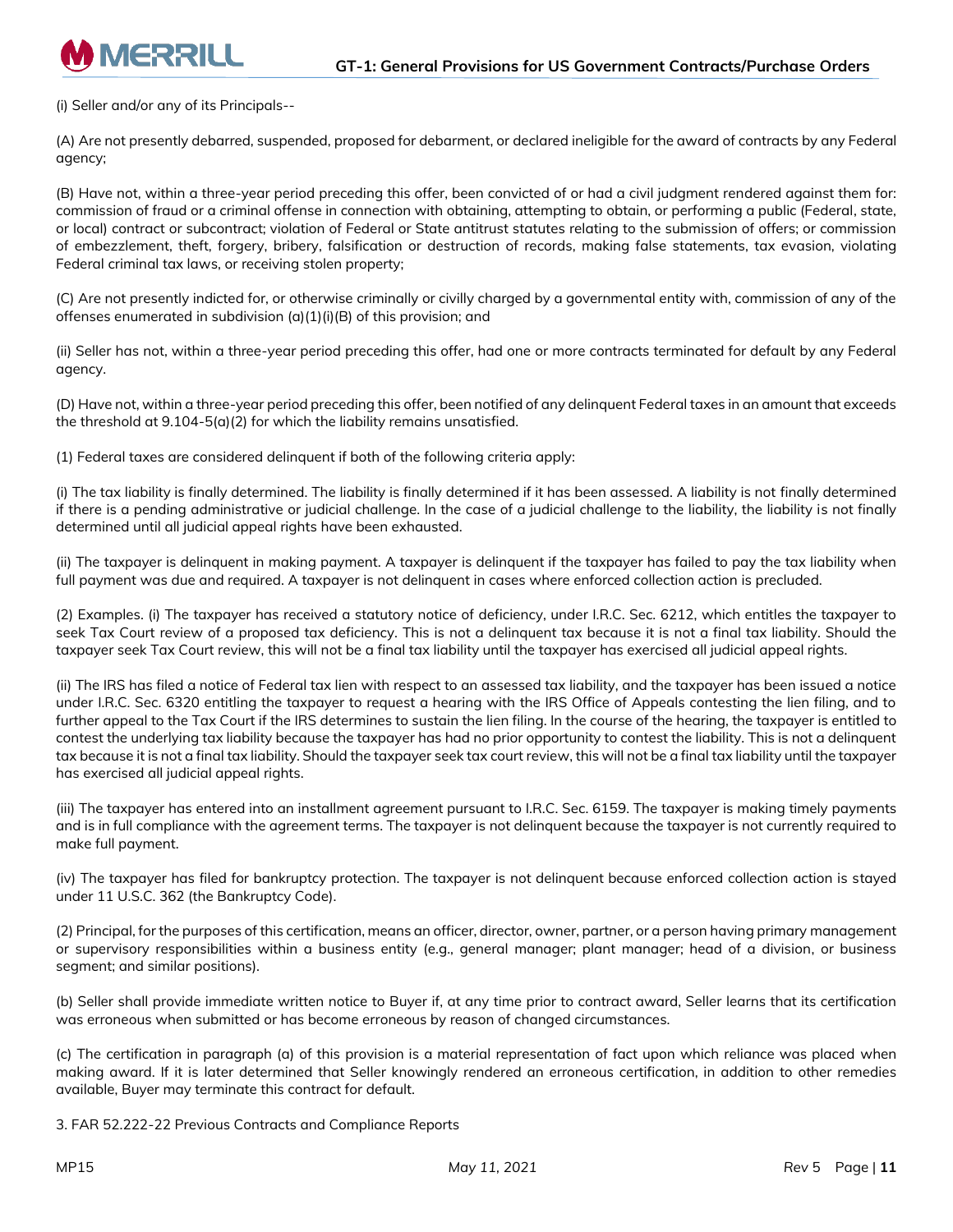(a) Seller represents that if Seller has participated in a previous contract or subcontract subject to the Equal Opportunity clause (FAR 52.222-26): (1) Seller has filed all required compliance reports and (2) that representations indicating submission of required compliance reports, signed by proposed subcontractors, will be obtained before subcontract awards.

(b) Paragraph (a) applies only to the extent (1) Seller performs work in the United States, or (2) recruits employees in the United States to Work on this Contract.

#### 4. FAR 52.222-25 Affirmative Action Compliance

(a) Seller represents: (1) that Seller has developed and has on file at each establishment, Affirmative Action programs required by the rules and regulations of the Secretary of Labor (41 CFR 60-1 and 60-2), or (2) that in the event such a program does not presently exist, SELLER will develop and place in operation such a written Affirmative Action Compliance Program within one-hundred twenty (120) days from the award of this Contract.

(b) Paragraph (a) applies only to the extent (1) Seller performs work in the United States, or (2) recruits employees in the United States to Work on this Contract.

### **35. FAR/DFARS Clauses**

The FAR and DFARS clauses cited below are incorporated herein by reference at the effective version found in Buyer's Prime Contract, or higher-tier subcontract under which this Order is a subcontract. The listed FAR and DFARS clauses are incorporated herein as if set forth in full text unless made inapplicable by its corresponding note, if any. Seller shall include the appropriate FAR and DFARS clauses as required in any lower-tier subcontract. Whenever said clauses include a requirement for the resolution of disputes between the Parties in accordance with the FAR "Disputes" clause, the dispute shall instead be disposed of in accordance with the clause entitled "Disputes" in these terms and conditions. Where necessary to derive proper meaning in a subcontract situation from these clauses, "Contractor" means "Seller," "Contracting Officer" means "Buyer," "Contract" means this Order and "Government" means "Buyer or the Government." However, the words "Government" and "Contracting Officer" do not change: (1) when a right, act, authorization or obligation can be granted or performed only by the Government or the Prime Contract Contracting Officer or duly authorized representative, (2) when title to property is to be transferred directly to the Government, and (3) in FAR 52.227-1, 52.227-2, and DFARS 252.227-7013 and 252.227-7014.

| The FAR clauses can be found at the following Internet address: https://www.acquisition.gov/?g=browsefar                                                                                                                                                                                                                                                                                                       |                                |
|----------------------------------------------------------------------------------------------------------------------------------------------------------------------------------------------------------------------------------------------------------------------------------------------------------------------------------------------------------------------------------------------------------------|--------------------------------|
| <b>FAR Clause Description</b>                                                                                                                                                                                                                                                                                                                                                                                  | <b>FAR Reference</b>           |
| <b>Gratuities</b>                                                                                                                                                                                                                                                                                                                                                                                              | 52.203-3                       |
| NOTE: As used in this clause, "Government" means "Buyer" (except "Government" means "Buyer or Government" in the phrase "to any officer or<br>employee of the Government"), "hearing" means opportunity to be heard, and "in any competent court", means "pursuant to the Disputes clause<br>contained herein"                                                                                                 |                                |
| Restrictions on Subcontractor Sales to the Government                                                                                                                                                                                                                                                                                                                                                          | 52.203-6                       |
| NOTE: Applicable to any Order greater than the simplified acquisition threshold.                                                                                                                                                                                                                                                                                                                               |                                |
| <b>Anti-Kickback Procedures</b>                                                                                                                                                                                                                                                                                                                                                                                | 52.203-7                       |
| NOTE: The substance of this clause, except subparagraph (c)(1), is applicable to any Order and all lower-tier subcontracts which exceed<br>\$150,000. Seller shall immediately notify Buyer of any alleged violations involving any of Buyer's or Seller's employees.                                                                                                                                          |                                |
| Limitation on Payments to Influence Certain Federal Transactions                                                                                                                                                                                                                                                                                                                                               | 52.203-12                      |
| NOTE: Applicable to any Order greater than \$150,000.                                                                                                                                                                                                                                                                                                                                                          |                                |
| <b>Contractor Code of Business Ethics and Conduct</b>                                                                                                                                                                                                                                                                                                                                                          | 52.203-13                      |
| NOTE: Applicable to any Order greater than \$5,500,000 and period of performance greater than 120 days.                                                                                                                                                                                                                                                                                                        |                                |
| NOTE: Notwithstanding any alterations to this clause to reflect the relationship between Buyer and Seller, all disclosures of violation of the civil<br>False Claims Act or of Federal criminal law shall be directed to the Office of the Inspector General of the agency issuing the Prime Contract under<br>which this Order is being issued, with a copy to the Contracting Officer of the Prime Contract. |                                |
| <b>Display of Hotline Poster(s)</b>                                                                                                                                                                                                                                                                                                                                                                            | 52.203-14                      |
| NOTE: Applicable to any Order greater than \$5,500,000 and period of performance greater than 120 days (commercial items exempt).                                                                                                                                                                                                                                                                              |                                |
| Whistleblower Protections Under the American Recovery and Reinvestment Act of 2009                                                                                                                                                                                                                                                                                                                             | 52.203-15                      |
| <b>Preventing Personal Conflicts of Interest</b>                                                                                                                                                                                                                                                                                                                                                               | 52.203-16                      |
| NOTE: Applicable to any Order greater than \$150,000                                                                                                                                                                                                                                                                                                                                                           |                                |
| Contractor Employee Whistleblower Rights and Requirement To Inform Employees of Whistleblower Rights                                                                                                                                                                                                                                                                                                           | 52.203-17                      |
| <b>MP15</b><br>May 11, 2021                                                                                                                                                                                                                                                                                                                                                                                    | Page $ 12$<br>Rev <sub>5</sub> |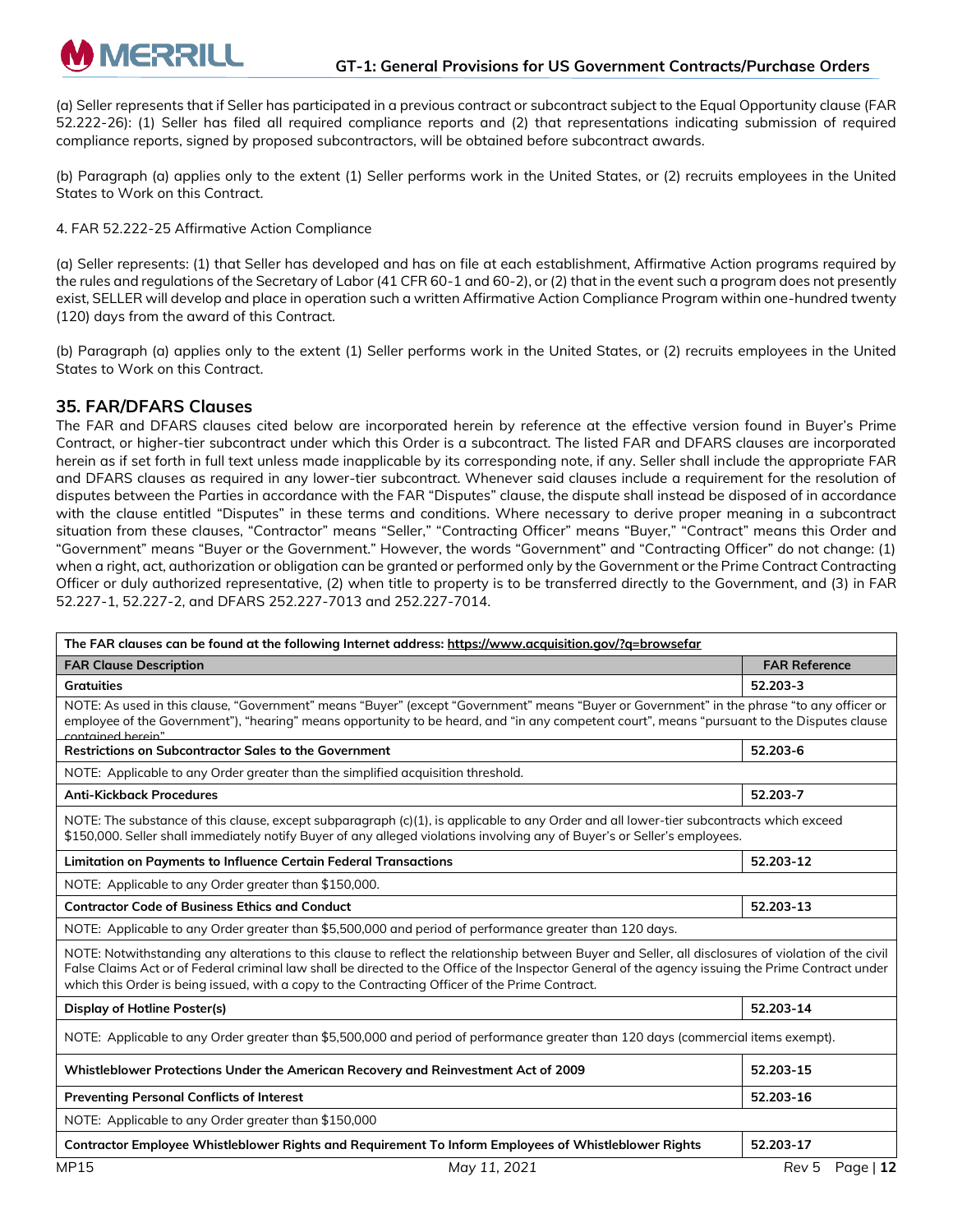

| NOTE: Applicable to any Order greater than the simplified acquisition threshold.                                                                                          |           |
|---------------------------------------------------------------------------------------------------------------------------------------------------------------------------|-----------|
| Prohibition on Requiring Certain Internal Confidentiality Agreements or Statements                                                                                        | 52.203-19 |
| <b>Security Requirements</b>                                                                                                                                              | 52.204-2  |
| NOTE: Delete paragraph (c).                                                                                                                                               |           |
| NOTE: Applicable if this Order involves access to Classified Information.                                                                                                 |           |
| <b>Personal Identity Verification of Contractor Personnel</b>                                                                                                             | 52.204-9  |
| Reporting Executive Compensation and First-Tier Subcontract Awards                                                                                                        | 52.204-10 |
| <b>Basic Safeguarding of Covered Contractor Information Systems</b>                                                                                                       | 52.204-21 |
| NOTE: Applicable to all Orders at any tier for other than commercially available off-the-shelf items.                                                                     |           |
| Prohibition on Contracting for Hardware, Software, and Services Developed or Provided by Kaspersky Lab and<br><b>Other Covered Entities</b>                               | 52.204-23 |
| Prohibition on Contracting for Certain Telecommunications and Video Surveillance Services or Equipment                                                                    | 52.204-25 |
| Protecting the Government's Interest When Subcontracting with Contractors Debarred, Suspended or<br><b>Proposed for Debarment</b>                                         | 52.209-6  |
| <b>Material Requirements</b>                                                                                                                                              | 52.211-5  |
| <b>Defense Priority and Allocation Requirements</b>                                                                                                                       | 52.211-15 |
| NOTE: Clause is applicable unless this Order provides no DPAS rating.                                                                                                     |           |
| Audit and Records - Negotiation                                                                                                                                           | 52.215-2  |
| NOTE: Applicable to any Order greater than the simplified acquisition threshold.                                                                                          |           |
| Price Reduction for Defective Certified Cost or Pricing Data                                                                                                              | 52.215-10 |
| NOTE: Applicable to any Order when cost or pricing data are required.                                                                                                     |           |
| Price Reduction for Defective Certified Cost or Pricing Data - Modifications                                                                                              | 52.215-11 |
| NOTE: Applicable if FAR 52.215-10 is not applicable to this Order.                                                                                                        |           |
| <b>Subcontractor Certified Cost or Pricing Data</b>                                                                                                                       | 52.215-12 |
| NOTE: Applicable to any Order when cost or pricing data are required.                                                                                                     |           |
| <b>Subcontractor Certified Cost or Pricing Data - Modifications</b>                                                                                                       | 52.215-13 |
| NOTE: Applicable if FAR 52.215-12 is not applicable to this Order.                                                                                                        |           |
| <b>Integrity of Unit Prices</b>                                                                                                                                           | 52.215-14 |
| NOTE: Delete paragraph (b)                                                                                                                                                |           |
| NOTE: Applicable to any Order greater than the simplified acquisition threshold.                                                                                          |           |
| <b>Pension Adjustments and Asset Reversions</b>                                                                                                                           | 52.215-15 |
| NOTE: Applicable to any Order when cost or pricing data are required or for which any pre-award or post-award cost determinations will be<br>subject to FAR Part 31.      |           |
| <b>Facilities Capital Cost of Money</b>                                                                                                                                   | 52.215-16 |
| NOTE: Applicable only if this Order is subject to the Cost Principles at FAR Subpart 31.2 and Seller proposed Facilities Capital Cost of Money in<br>its offer.           |           |
| <b>Waiver of Facilities Capital Cost of Money</b>                                                                                                                         | 52.215-17 |
| NOTE: Applicable only if this Order is subject to the Cost Principles at FAR Subpart 31.2 and Seller did not propose Facilities Capital Cost of<br>Money in its offer.    |           |
| Reversion or Adjustment of Plans for Postretirement Benefits (PRB) Other than Pensions                                                                                    | 52.215-18 |
| NOTE: Applicable to any Order when cost or pricing data are required or for which any pre-award or post-award cost determinations will be<br>subject to FAR Part 31.      |           |
| <b>Notification of Ownership Changes</b>                                                                                                                                  | 52.215-19 |
| NOTE: Applicable to any Order when cost or pricing data are required or for which any pre-award or post-award cost determinations will be<br>subject to FAR Subpart 31.2. |           |
| Requirements for Certified Cost or Pricing Data and Data Other Than Certified Cost or Pricing Data                                                                        | 52.215-20 |
| Requirements for Certified Cost or Pricing Data and Data Other Than Certified Cost or Pricing Data -<br><b>Modifications</b>                                              | 52.215-21 |
| <b>Limitation on Pass-Through Charges</b>                                                                                                                                 | 52.215-23 |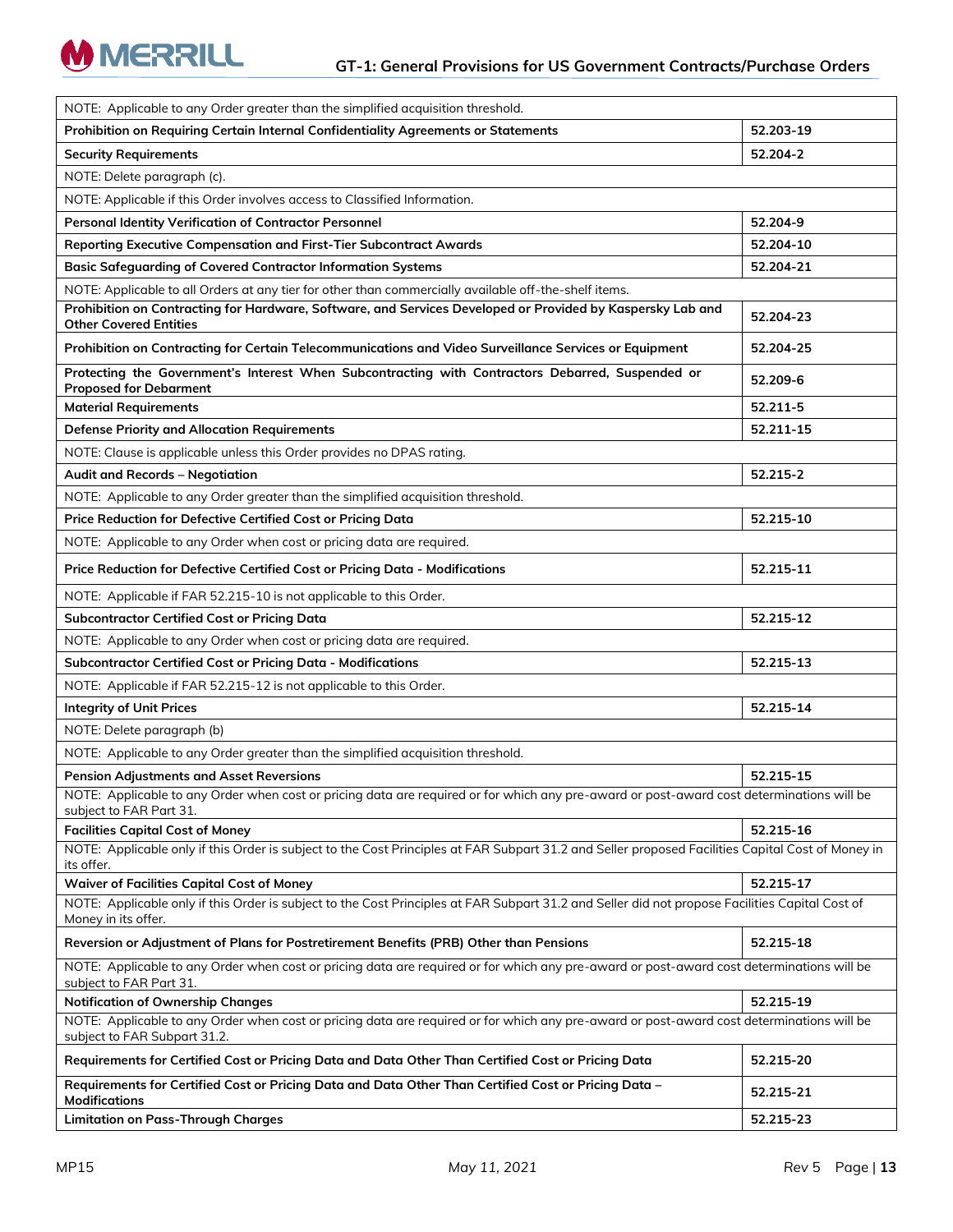**MERRILL** 

NOTE: Applicable to any Order when the total estimated Order value exceeds the threshold for obtaining cost or pricing data in FAR 15.403-4 and the contemplated contract type is expected to be any contract type except those contract types listed in FAR 15.408(n)(2)(i)(B)(2). Seller shall notify Buyer in writing if: (1) Seller changes the amount of subcontract effort after award such that it exceeds 70 percent of the total cost of work to be performed under this Order. The notification shall identify the revised cost of the subcontract effort and shall include verification that Seller will provide added value; or (2) Any subcontractor changes the amount of lower-tier subcontractor effort such that it exceeds 70 percent of the total cost of the work to be performed under its subcontract. The notification shall identify the revised cost of the subcontract effort and shall include verification that the subcontractor will provide added value as related to the work to be performed by the lower-tier subcontractor(s). **Incentive Price Revision – Firm Target 52.216-16** NOTE: Applicable to any FPIF Order or line item. **Incentive Price Revision – Successive Targets 52.216-17** NOTE: Applicable to any FPIS Order or line item. **Utilization of Small Business Concerns 52.219-8** NOTE: Applicable unless contract is for personal services, or the contract, together with all of its subcontracts, will be performed entirely outside the U.S. and its outlying areas. **Small Business Subcontracting Plan 52.219-9** NOTE: Applicable to any Order greater than \$700,000 or lower threshold if effective under older higher-tier contract. **Notice to the Government of Labor Disputes 52.222-1 Contract Work Hours and Safety Standards – Overtime Compensation 52.222-4** NOTE: Applicable to Orders at any tier greater than \$150,000. **Non-Displacement of Qualified Workers 52.222-17** NOTE: Applicable to any Order greater than the simplified acquisition threshold. **Contracts for Materials, Supplies, Articles and Equipment Exceeding \$15,000. 52.222-20** NOTE: Applicable to any Order greater than \$15,000 or lower threshold if effective under older, higher-tier contract. **Prohibition of Segregated Facilities 52.222-21** NOTE: Applicable if Equal Opportunity clause has been determined to apply to this Order. **Equal Opportunity 52.222-26** NOTE: Applicable only (i) if this Order is not exempted by Secretary of Labor under Executive Order 11246 as amended per FAR 22.807, and (ii) then only with respect to provisions of subparagraphs (b) (1) through (b)(11) [binding Seller thereto]. **Equal Opportunity for Veterans 52.222-35** NOTE: Applicable to any Order of \$100,000 or more. **Equal Opportunity for Workers With Disabilities 52.222-36** NOTE: Applicable to any Order greater than \$15,000 or lower threshold if effective under older, higher-tier contract. **Employment Reports on Veterans 52.222-37** NOTE: Applicable to any Order of \$100,000 or more. **Notification of Employee Rights Under the National Labor Relations Act 52.222-40** NOTE: Applicable to any Order greater than \$10,000. **Service Contract Labor Standards 52.222-41** NOTE: Applicable only to the extent that such clause is in Buyer's higher-tier contract and this Order is subject to the Service Contract Labor Standards statute. **Combating Trafficking in Persons 52.222-50 Exemption from Application of the Service Contract Labor Standards to Contracts for Maintenance, Calibration, or Repair of Certain Equipment - Requirements 52.222-51 Exemption from Application of the Service Contract Labor Standards to Contracts for Certain Services – Requirements 52.222-53 Employment Eligibility Verification 52.222-54** NOTE: Applicable to any Order greater than \$3,500 with a period of performance of 120 days or greater. **Minimum Wages Under Executive Order 13658 52.222-55**

NOTE: Applicable to Orders subject to the Service Contract Labor Standards statute or the Wage Rate Requirements (Construction) statute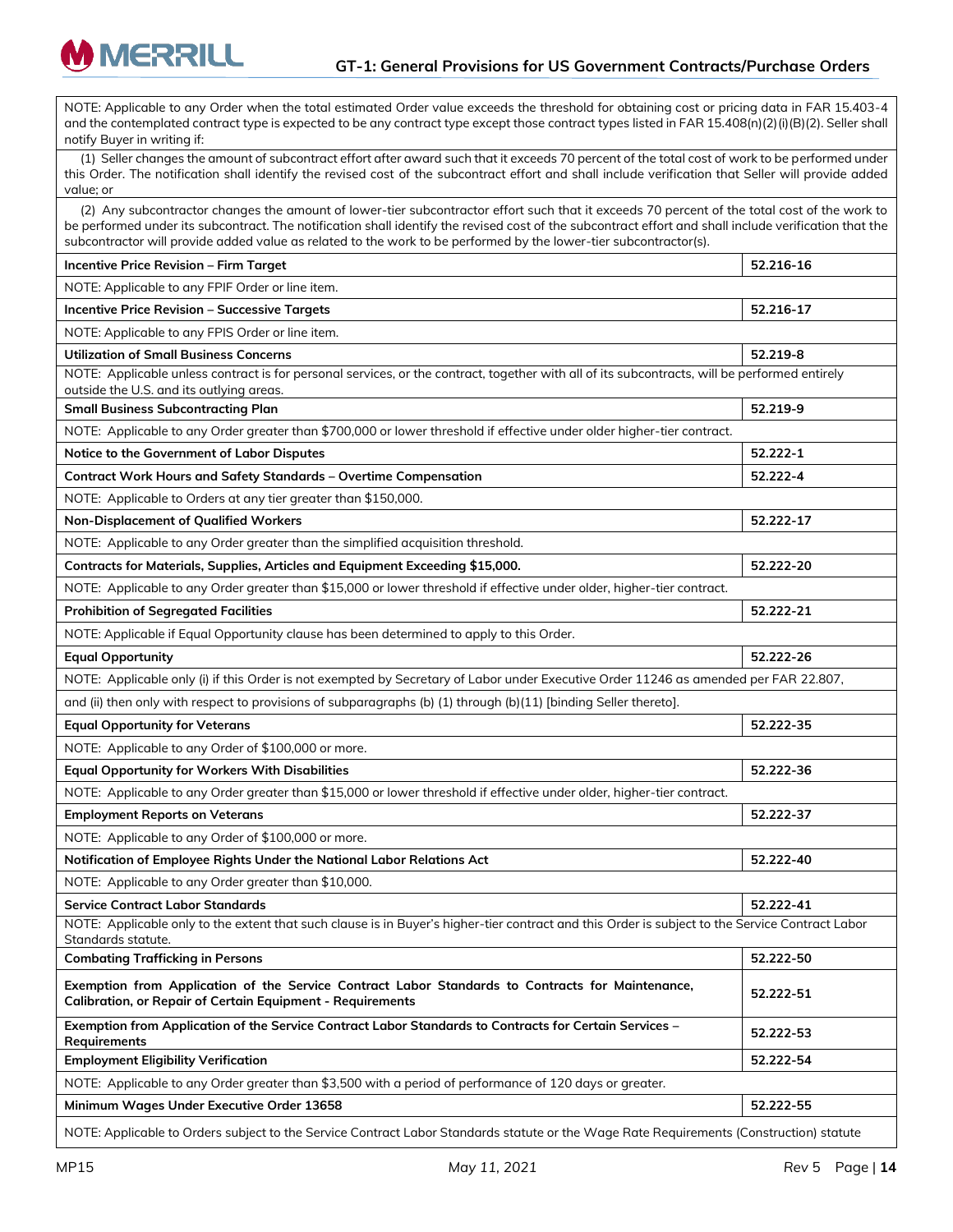

# **GT-1: General Provisions for US Government Contracts/Purchase Orders**

| <b>Certification Regarding Trafficking in Persons Compliance Plan</b>                                                                                                                                                                                              | 52.222-56 |
|--------------------------------------------------------------------------------------------------------------------------------------------------------------------------------------------------------------------------------------------------------------------|-----------|
| Paycheck Transparency (Executive Order 13673)                                                                                                                                                                                                                      | 52.222-60 |
| NOTE: Applicable to Orders at any tier greater than \$500,000, for other than commercially available off-the-shelf items.                                                                                                                                          |           |
| Paid Sick Leave Under Executive Order 13706                                                                                                                                                                                                                        | 52.222-62 |
| Hazardous Material Identification and Material Safety Data                                                                                                                                                                                                         | 52.223-3  |
| NOTE: Entry is considered to be "none" unless Seller explicitly states otherwise within its quotation or proposal. ALT I applies if procurement is<br>for other than the Department of Defense.                                                                    |           |
| <b>Notice of Radioactive Materials</b>                                                                                                                                                                                                                             | 52.223-7  |
| <b>Ozone-Depleting Substances</b>                                                                                                                                                                                                                                  | 52.223-11 |
| <b>Encouraging Contractor Policies to Ban Text Messaging While Driving</b>                                                                                                                                                                                         | 52.223-18 |
| <b>Privacy Act</b>                                                                                                                                                                                                                                                 | 52.224-2  |
| <b>Privacy Training</b>                                                                                                                                                                                                                                            | 52.224-3  |
| <b>Buy American - Supplies</b>                                                                                                                                                                                                                                     | 52.225-1  |
| <b>Duty-Free Entry</b>                                                                                                                                                                                                                                             | 52.225-8  |
| NOTE: Applicable only if such clause is contained in Buyer's higher-tier contract under which any reduced duty-free entry thresholds shall<br>apply. Under paragraph (c)(1), change "20 days" to "30 days." Under paragraph (c)(2), change "10 days" to "20 days". |           |
| <b>Restrictions on Certain Foreign Purchases</b>                                                                                                                                                                                                                   | 52.225-13 |
| NOTE: Clause is applicable if purchased item is other than commercial item or component per clause at FAR 52.244-6.                                                                                                                                                |           |
| <b>Contractors Performing Private Security Functions Outside the United States</b>                                                                                                                                                                                 | 52.225-26 |
| <b>Authorization and Consent</b>                                                                                                                                                                                                                                   | 52.227-1  |
| NOTE: Applicable only if contained in the controlling Prime Contract and to any Order greater than the simplified acquisition threshold.                                                                                                                           |           |
| Notice and Assistance Regarding Patent and Copyright Infringement                                                                                                                                                                                                  | 52.227-2  |
| NOTE: Applicable to any Order greater than the simplified acquisition threshold.                                                                                                                                                                                   |           |
| <b>Refund of Royalties</b>                                                                                                                                                                                                                                         | 52.227-9  |
| Filing of Patent Applications - Classified Subject Matter                                                                                                                                                                                                          | 52.227-10 |
| Patent Rights - Ownership by the Contractor                                                                                                                                                                                                                        | 52.227-11 |
| <b>Rights in Data- General</b>                                                                                                                                                                                                                                     | 52.227-14 |
| Insurance - Work on a Government Installation                                                                                                                                                                                                                      | 52.228-5  |
| NOTE: Applicable on any Order that requires work on a Government installation.                                                                                                                                                                                     |           |
| <b>Cost Accounting Standards</b>                                                                                                                                                                                                                                   | 52.230-2  |
| <b>Disclosure and Consistency of Cost Accounting Practices</b>                                                                                                                                                                                                     | 52.230-3  |
| Disclosure and Consistency of Cost Accounting Practices for Contracts Awarded to Foreign Concerns                                                                                                                                                                  | 52.230-4  |
| <b>Administration of Cost Accounting Standards</b>                                                                                                                                                                                                                 | 52.230-6  |
| Interest                                                                                                                                                                                                                                                           | 52.232-17 |
| <b>Unenforceability of Unauthorized Obligations</b>                                                                                                                                                                                                                | 52.232-39 |
| <b>Providing Accelerated Payments to Small Business Subcontractors</b>                                                                                                                                                                                             | 52.232-40 |
| Industrial Resources Developed Under Defense Production Act Title III                                                                                                                                                                                              | 52.234-1  |
| NOTE: Applicable only if this Order is identified elsewhere herein as stemming from a major system Prime Contract.                                                                                                                                                 |           |
| <b>Accident Prevention</b>                                                                                                                                                                                                                                         | 52.236-13 |
| Protection of Government Buildings, Equipment, and Vegetation                                                                                                                                                                                                      | 52.237-2  |
| NOTE: Applicable to any work performed on a Government installation. "Government" thereunder means Buyer, prime contractor [if not                                                                                                                                 |           |
| Buyer], and any upper-tier subcontractor.                                                                                                                                                                                                                          |           |
| <b>Bankruptcy</b>                                                                                                                                                                                                                                                  | 52.242-13 |
| NOTE: Any such notification shall be to Buyer. After "for all Government contracts," insert "with Seller".                                                                                                                                                         |           |
| Stop-Work Order                                                                                                                                                                                                                                                    | 52.242-15 |
| NOTE: The 90 day period in the first and fourth sentences of paragraph (a) is changed to 120 days.                                                                                                                                                                 |           |
| <b>Changes-Fixed Price</b>                                                                                                                                                                                                                                         | 52.243-1  |
|                                                                                                                                                                                                                                                                    |           |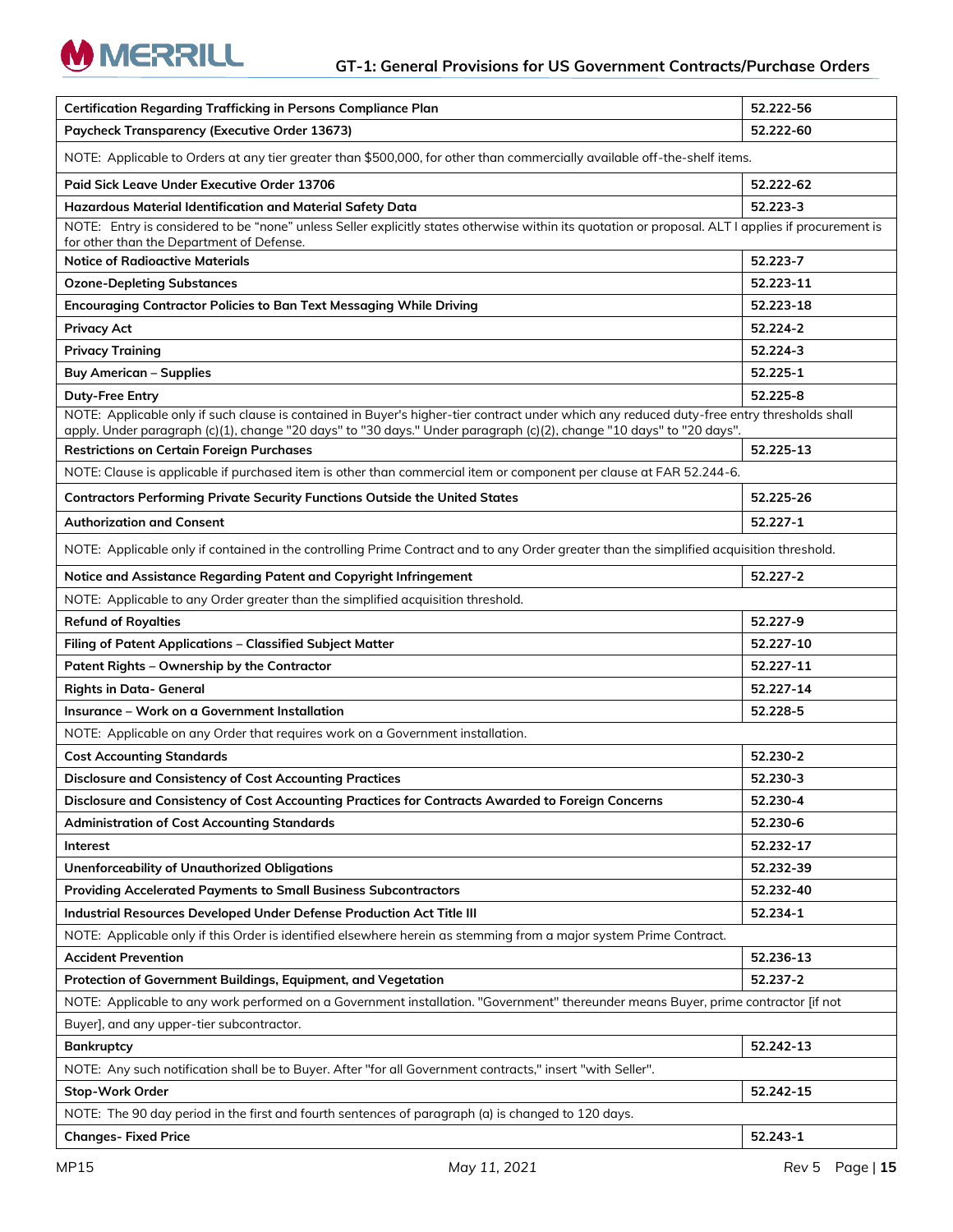

| <b>Change Order Accounting</b>                                                                                                                                                                                                                                                                                                                                             | 52.243-6               |  |
|----------------------------------------------------------------------------------------------------------------------------------------------------------------------------------------------------------------------------------------------------------------------------------------------------------------------------------------------------------------------------|------------------------|--|
| <b>Competition In Subcontracting</b>                                                                                                                                                                                                                                                                                                                                       | 52.244-5               |  |
| <b>Subcontracts for Commercial Items</b>                                                                                                                                                                                                                                                                                                                                   | 52.244-6               |  |
| <b>Government Property and Alternate I</b>                                                                                                                                                                                                                                                                                                                                 | 52.245-1               |  |
| NOTE: Applicable to any Order if Government property is furnished to Seller.                                                                                                                                                                                                                                                                                               |                        |  |
| NOTE: In the phrases "Government Property", "Government-furnished property", and in references to title to property, "Government" shall not<br>mean "Buyer". The following is added as paragraph (n): "Contractor shall provide Buyer immediate notice of any disapproval, withdrawal of<br>approval, or non-acceptance by the Government of its property control system". |                        |  |
| <b>Inspection of Supplies - Fixed-Price</b>                                                                                                                                                                                                                                                                                                                                | 52.246-2               |  |
| <b>Inspection of Services - Fixed-Price</b>                                                                                                                                                                                                                                                                                                                                | 52.246-4               |  |
| NOTE: Alternate I applies if this Order is fixed-price incentive type.                                                                                                                                                                                                                                                                                                     |                        |  |
| <b>Reporting of Nonconforming Items</b>                                                                                                                                                                                                                                                                                                                                    | 52.246-26              |  |
| Preference for U.S. - Flag Air Carriers                                                                                                                                                                                                                                                                                                                                    | 52.247-63              |  |
| NOTE: Applicable to any Order and lower-tier subcontracts that involve international air transportation and are greater than the simplified<br>acquisition threshold.                                                                                                                                                                                                      |                        |  |
| Preference for Privately Owned U.S. - Flag Commercial Vessels                                                                                                                                                                                                                                                                                                              | 52.247-64              |  |
| <b>Value Engineering</b>                                                                                                                                                                                                                                                                                                                                                   | 52.248-1               |  |
| NOTE: Applicable to any Order of \$150,000 or more except as specified in FAR 48.201(a).                                                                                                                                                                                                                                                                                   |                        |  |
| NOTE: In paragraph (j), "Contracting Officer" means the U.S. Government Contracting Officer, and, in the legend of paragraph (m),<br>"Government" means both the U.S. Government and Buyer. DOD deviation applies if this Order stems from higher-tier contract with DOD.                                                                                                  |                        |  |
| Termination for Convenience of the Government (Fixed-Price)                                                                                                                                                                                                                                                                                                                | 52.249-2               |  |
| Termination for the Convenience of the Government (Educational and Other Nonprofit Institutions)                                                                                                                                                                                                                                                                           | 52.249-5               |  |
| <b>Default (Fixed-Price Supply and Service)</b>                                                                                                                                                                                                                                                                                                                            | 52.249-8               |  |
|                                                                                                                                                                                                                                                                                                                                                                            |                        |  |
|                                                                                                                                                                                                                                                                                                                                                                            |                        |  |
| The DFARs clauses can be found at the following Internet address: http://farsite.hill.af.mil/VFDFARA.HTM.<br><b>DFARs Clause Description</b>                                                                                                                                                                                                                               | <b>DFARS Reference</b> |  |
| Prohibition on Persons Convicted of Fraud or Other Defense Contract Related Felonies                                                                                                                                                                                                                                                                                       | 252.203-7001           |  |
| NOTE: Applicable to all first-tier Orders greater than the simplified acquisition threshold.                                                                                                                                                                                                                                                                               |                        |  |
| Requirement to Inform Employees of Whistleblower Rights                                                                                                                                                                                                                                                                                                                    | 252.203-7002           |  |
| Agency Office of the Inspector General                                                                                                                                                                                                                                                                                                                                     | 252.203-7003           |  |
| <b>Display of Fraud Hotline Poster(s)</b>                                                                                                                                                                                                                                                                                                                                  | 252.203-7004           |  |
| NOTE: Applicable to Orders greater than \$5,500,000, except for Orders for commercial items or lower-tier subcontracts performed entirely<br>outside the U.S.                                                                                                                                                                                                              |                        |  |
| Limitations on the Use or Disclosure of Third-Party Contractor Reported Cyber Incident Information                                                                                                                                                                                                                                                                         | 252.204-7009           |  |
| NOTE: Applies to Orders for services that include support for the Government's activities related to safeguarding covered defense information<br>and cyber incident reporting.                                                                                                                                                                                             |                        |  |
| Safeguarding Covered Defense Information and Cyber Incident Reporting                                                                                                                                                                                                                                                                                                      | 252.204-7012           |  |
| NOTE: Applicable to all Orders at any tier unless the Order is solely for commercially available off-the-shelf items.                                                                                                                                                                                                                                                      |                        |  |
| Limitations on the Use or Disclosure of Information by Litigation Support Contractors                                                                                                                                                                                                                                                                                      | 252.204-7014           |  |
| Notification of Authorized Disclosure of Information for Litigation Support                                                                                                                                                                                                                                                                                                | 252.204-7015           |  |
| Prohibition on the Acquisition of Covered Defense Telecommunication Equipment or Services                                                                                                                                                                                                                                                                                  | 252.204-7018           |  |
| NIST SP 800-171 DoD Assessment Requirements                                                                                                                                                                                                                                                                                                                                | 252.204-7020           |  |
| Intent to Furnish Precious Metals as Government-Furnished Material                                                                                                                                                                                                                                                                                                         | 252.208-7000           |  |
| NOTE: Applicable to any Order and all lower-tier subcontracts unless it is known that the item being purchased contains no precious metals.                                                                                                                                                                                                                                |                        |  |
| Subcontracting with Firms that are Owned or Controlled by the Government of a Country that is a State Sponsor<br>of Terrorism.<br>NOTE: Applicable to any Order of \$150,000 or more.                                                                                                                                                                                      | 252.209-7004           |  |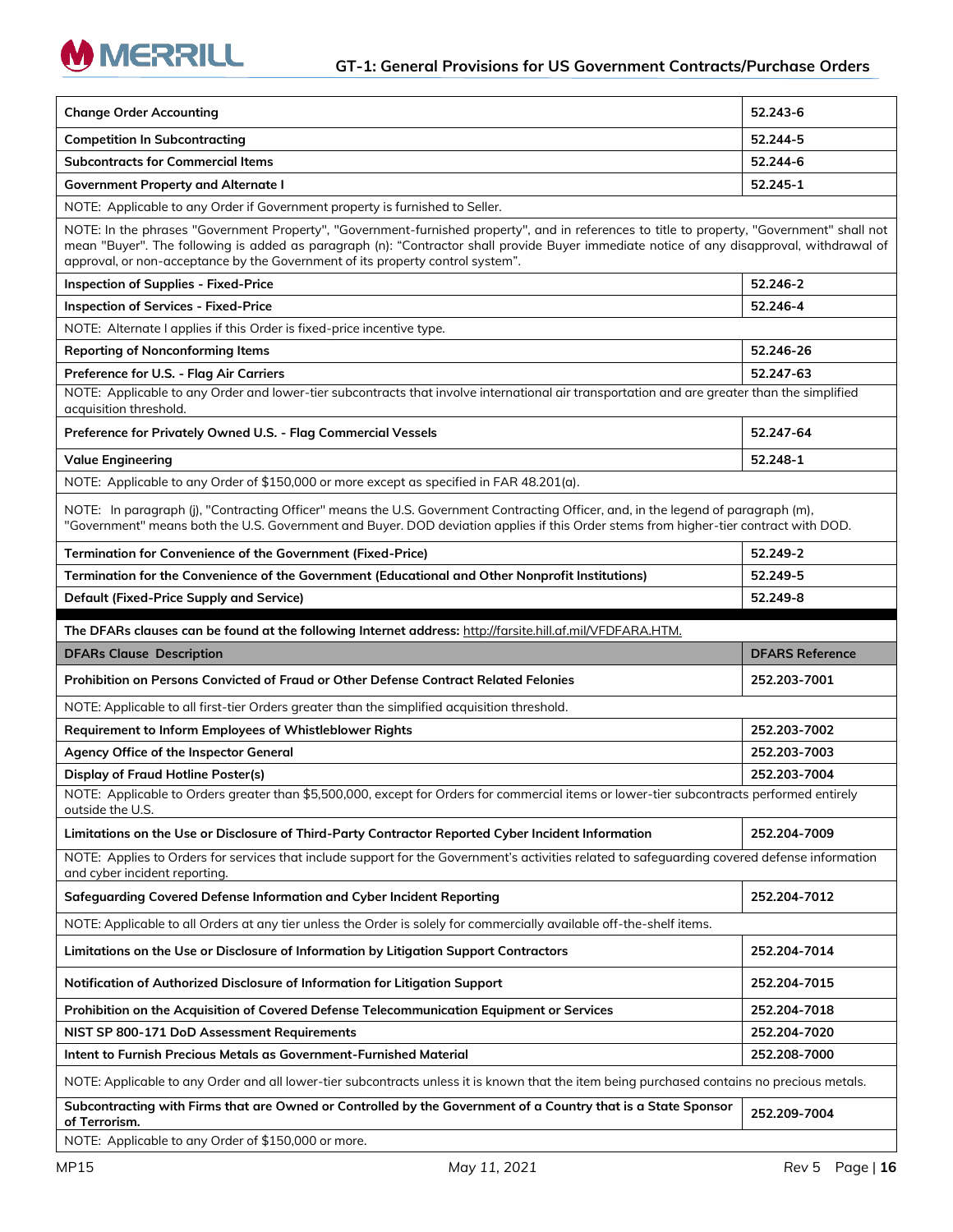

| <b>Acquisition Streamlining</b>                                                                                                                                                                                                                                                                                                                                                                                                                  | 252.211-7000 |
|--------------------------------------------------------------------------------------------------------------------------------------------------------------------------------------------------------------------------------------------------------------------------------------------------------------------------------------------------------------------------------------------------------------------------------------------------|--------------|
| NOTE: Applicable to any Order greater than \$1,500,000 and which stems from a Prime Contract under a systems acquisition program.                                                                                                                                                                                                                                                                                                                |              |
| Item Unique Identification and valuation                                                                                                                                                                                                                                                                                                                                                                                                         | 252.211-7003 |
| <b>Pricing Adjustments</b>                                                                                                                                                                                                                                                                                                                                                                                                                       | 252.215-7000 |
| NOTE: Applicable when it is contemplated that Cost or Pricing Data will be required.                                                                                                                                                                                                                                                                                                                                                             |              |
| Only One Offer                                                                                                                                                                                                                                                                                                                                                                                                                                   | 252.215-7008 |
| Requirements for Certified Cost or Pricing Data and Other Data than Certified Cost or Pricing Data                                                                                                                                                                                                                                                                                                                                               | 252.215-7010 |
| <b>Small Business Subcontracting Plan (DOD Contracts)</b>                                                                                                                                                                                                                                                                                                                                                                                        | 252.219-7003 |
| NOTE: Applicable to any Order anticipated to be valued at \$700,000 or lower threshold if effective under older, higher-tier contract.                                                                                                                                                                                                                                                                                                           |              |
| Restrictions on the Use of Mandatory Arbitration Agreements                                                                                                                                                                                                                                                                                                                                                                                      |              |
| NOTE: Failure to comply with this provision will be considered a material breach and, at the sole discretion of Buyer,<br>may result in termination for default or cause.                                                                                                                                                                                                                                                                        | 252.222-7006 |
| <b>Representation Regarding Combating Trafficking in Persons</b>                                                                                                                                                                                                                                                                                                                                                                                 | 252.222-7007 |
| NOTE: Applicable to any Order greater than the simplified acquisition threshold.                                                                                                                                                                                                                                                                                                                                                                 |              |
| <b>Hazard Warning Labels</b>                                                                                                                                                                                                                                                                                                                                                                                                                     | 252.223-7001 |
| NOTE: Applicable to any Order which requires delivery of hazardous materials.                                                                                                                                                                                                                                                                                                                                                                    |              |
| <b>Safety Precautions for Ammunition and Explosives</b>                                                                                                                                                                                                                                                                                                                                                                                          | 252.223-7002 |
| NOTE: Applicable to any Order involving articles furnished containing ammunition or explosives. Government safety representatives may<br>evaluate Seller compliance.                                                                                                                                                                                                                                                                             |              |
| Change in Place of Performance - Ammunition and Explosives                                                                                                                                                                                                                                                                                                                                                                                       | 252.223-7003 |
| NOTE: Applicable if DFARS 252.223-7002 applies to this Order.                                                                                                                                                                                                                                                                                                                                                                                    |              |
| Safeguarding Sensitive Conventional Arms, Ammunition, and Explosives                                                                                                                                                                                                                                                                                                                                                                             | 252.223-7007 |
| NOTE: Applicable to any Order and all lower-tier subcontracts involving arms, ammunition and explosives.                                                                                                                                                                                                                                                                                                                                         |              |
| <b>Prohibition of Hexavalent Chromium</b>                                                                                                                                                                                                                                                                                                                                                                                                        | 252.223-7008 |
| NOTE: Applicable to any Order for Products, maintenance and repair Services, or construction materials unless the exceptions listed in DFARS<br>223.7304 apply.                                                                                                                                                                                                                                                                                  |              |
| <b>Buy American and Balance of Payments Program</b>                                                                                                                                                                                                                                                                                                                                                                                              | 252.225-7001 |
| <b>Qualifying Country Sources As Subcontractors</b>                                                                                                                                                                                                                                                                                                                                                                                              | 252.225-7002 |
| Prohibition on Acquisition of United States Munitions List Items From Communist Chinese Military<br>Companies                                                                                                                                                                                                                                                                                                                                    | 252.225-7007 |
| Restriction on Acquisition of Certain Articles Containing Specialty Metals                                                                                                                                                                                                                                                                                                                                                                       | 252.225-7009 |
| NOTE: Exclude paragraphs (d) and (e)(1); paragraph (c)(6) is hereby deleted.                                                                                                                                                                                                                                                                                                                                                                     |              |
| NOTE: Upon Seller notification of noncompliance with the terms of this clause and the provision of specific information related to the source of<br>the noncompliance, Buyer will facilitate management of the allowance for up to 2% otherwise noncompliant specialty metal content in the end<br>item. The 2% minimal content exception does not apply to and cannot be used to exempt specialty metals contained in high performance magnets. |              |
| <b>Preference for Certain Domestic Commodities</b>                                                                                                                                                                                                                                                                                                                                                                                               | 252.225-7012 |
| NOTE: Applicable to any Order greater than the simplified acquisition threshold.                                                                                                                                                                                                                                                                                                                                                                 |              |
| Duty – Free Entry                                                                                                                                                                                                                                                                                                                                                                                                                                | 252.225-7013 |
| <b>Restriction on Acquisition of Hand or Measuring Tools</b>                                                                                                                                                                                                                                                                                                                                                                                     | 252.225-7015 |
| <b>Restriction on Acquisition of Ball and Roller Bearings</b>                                                                                                                                                                                                                                                                                                                                                                                    | 252.225-7016 |
| NOTE: Applicable to any Order and all lower-tier subcontracts if Product supplied contains ball or roller bearings.                                                                                                                                                                                                                                                                                                                              |              |
| <b>Trade Agreements</b>                                                                                                                                                                                                                                                                                                                                                                                                                          | 252.225-7021 |
| <b>Restriction on Acquisition of Forgings</b>                                                                                                                                                                                                                                                                                                                                                                                                    | 252.225-7025 |
| <b>Exclusionary Policies and Practices of Foreign Governments</b>                                                                                                                                                                                                                                                                                                                                                                                | 252.225-7028 |
| Restriction on Acquisition of Carbon, Alloy, and Armor Steel Plate                                                                                                                                                                                                                                                                                                                                                                               | 252.225-7030 |
| <b>Waiver of United Kingdom Levies</b>                                                                                                                                                                                                                                                                                                                                                                                                           |              |
|                                                                                                                                                                                                                                                                                                                                                                                                                                                  | 252.225-7033 |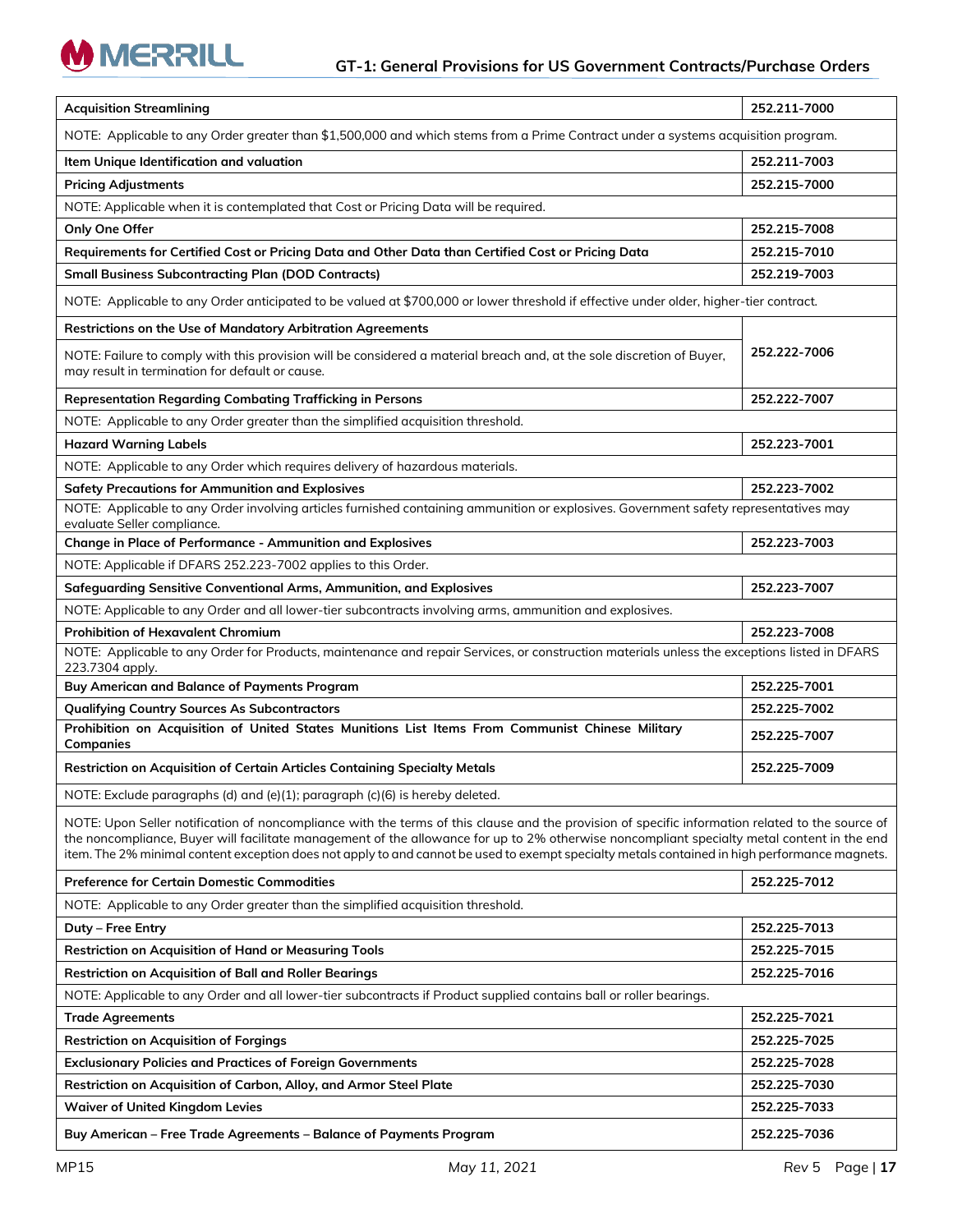

| <b>Contractor Personnel Supporting U.S. Armed Forces Deployed Outside the United States</b>                             | 252.225-7040 |
|-------------------------------------------------------------------------------------------------------------------------|--------------|
| NOTE: Applicable to all Orders where subcontractor personnel are supporting U.S. Armed Forces deployed outside the U.S. |              |
| Antiterrorism/Force Protection for Defense Contractors Outside the United States                                        | 252.225-7043 |
| <b>Export Controlled Items</b>                                                                                          | 252.225-7048 |
| Restriction on the Acquisition of Certain Magnets, Tantalum, and Tungsten                                               | 252.225-7052 |
| Utilization of Indian Organizations, Indian-Owned Economic Enterprises, and Native Hawaiian Small Business<br>Concerns  | 252.226-7001 |
| Rights in Technical Data - Noncommercial Items                                                                          | 252.227-7013 |
| Rights in Noncommercial Computer Software and Noncommercial Computer Software Documentation                             | 252.227-7014 |
| <b>Technical Data - Commercial Items</b>                                                                                | 252.227-7015 |
| <b>Rights in Bid or Proposal Information</b>                                                                            | 252.227-7016 |
| Validation of Asserted Restriction - Computer Software                                                                  | 252.227-7019 |
| Limitations on the Use or Disclosure of Government-Furnished Information Marked with Restrictive Legends                | 252.227-7025 |
| Deferred Delivery of Technical Data or Computer Software                                                                | 252.227-7026 |
| Deferred Ordering of Technical Data or Computer Software                                                                | 252.227-7027 |
| Technical Data or Computer Software Previously Delivered to the Government                                              | 252.227-7028 |
| Technical Data - Withholding of Payment                                                                                 | 252.227-7030 |
| Validation of Restrictive Markings on Technical Data                                                                    | 252.227-7037 |
| Patent Rights-Ownership by the Contractor (Large Business)                                                              | 252.227-7038 |
| <b>Patents - Reporting of Subject Inventions</b>                                                                        | 252.227-7039 |
| <b>Ground and Flight Risk</b>                                                                                           | 252.228-7001 |
| NOTE: Applicable if included in Buyer's higher-tier contract.                                                           |              |
| Accident Reporting and Investigation Involving Aircraft, Missiles, and Space Launch Vehicles                            | 252.228-7005 |
| <b>Supplemental Cost Principles</b>                                                                                     | 252.231-7000 |
| Accelerating Payments to Small Business Subcontractors - Prohibition on Fees and Consideration                          | 252.232-7017 |
| <b>Frequency Authorization and Alternate I</b>                                                                          | 252.235-7003 |
| NOTE: Authorization shall be through or coordinated with Buyer's PCO.                                                   |              |
| <b>Protection Against Compromising Emanations</b>                                                                       | 252.239-7000 |
| NOTE: Applicable to Orders for computer equipment or systems to process Classified Information.                         |              |
| <b>Cloud Computing Services</b>                                                                                         | 252.239-7010 |
| Telecommunications Security Equipment, Devices, Techniques and Services                                                 | 252.239-7016 |
| <b>Pricing of Contract Modifications</b>                                                                                | 252.243-7001 |
| <b>Subcontracts for Commercial Items</b>                                                                                | 252.244-7000 |
| Tagging, Labeling, and Marking of Government-Furnished Property                                                         | 252.245-7001 |
| <b>Reporting Loss of Government Property</b>                                                                            | 252.245-7002 |
| <b>Contractor Property Management System Administration</b>                                                             | 252.245-7003 |
| Reporting, Reutilization, and Disposal                                                                                  | 252.245-7004 |
| <b>Warranty of Data</b>                                                                                                 | 252.246-7001 |
| <b>Notification of Potential Safety Issues</b>                                                                          | 252.246-7003 |
| <b>Contractor Counterfeit Electronic Part Detection and Avoidance System</b>                                            | 252.246-7007 |
| NOTE: Applicable if Standard Note X1066 or X1067 is included in the Order.                                              |              |
| Sources of Electronic Parts                                                                                             | 252.246-7008 |
| NOTE: Applicable if Standard Note X1066 or X1067 is included in the Order.                                              |              |
| <b>Transportation of Supplies by Sea</b>                                                                                | 252.247-7023 |